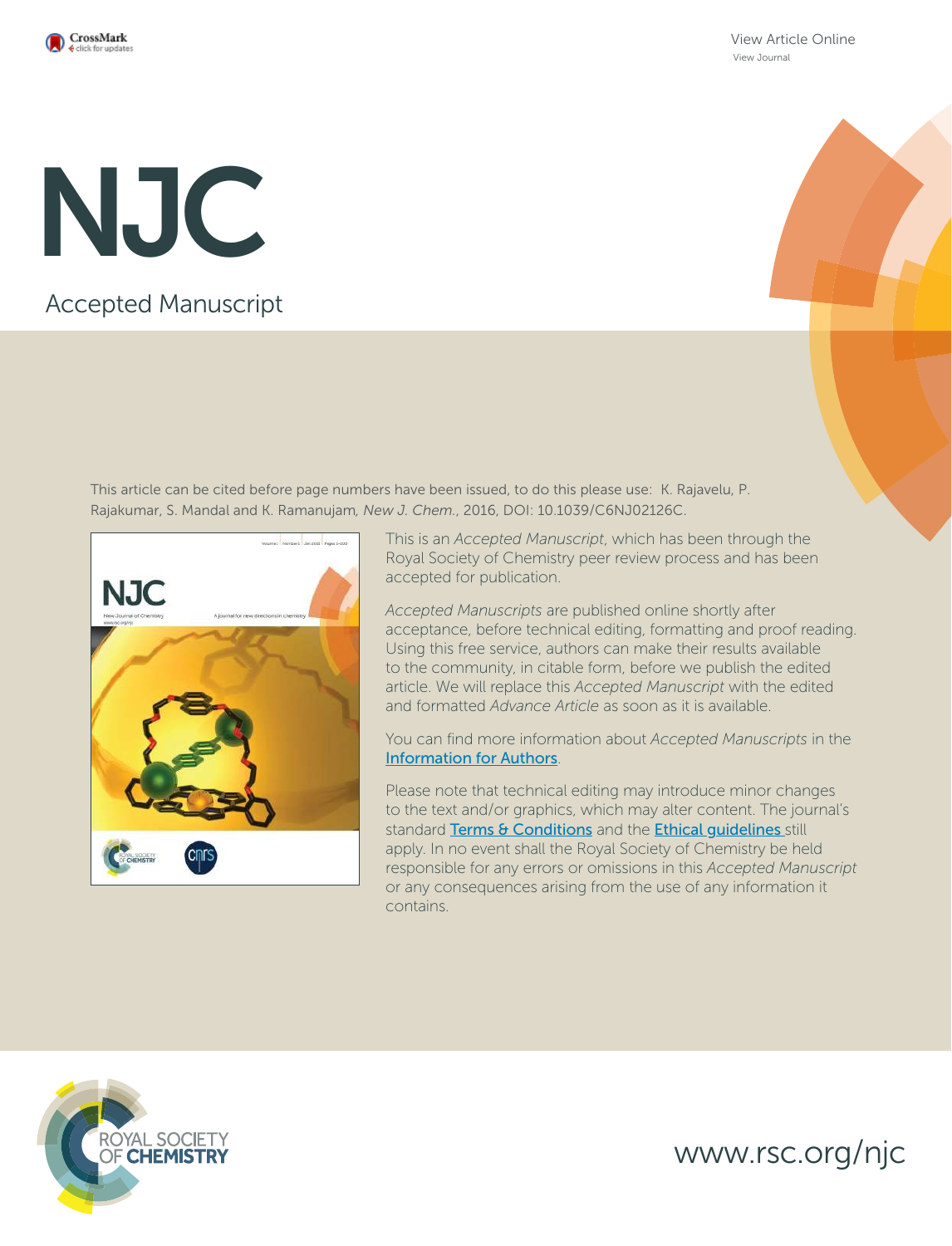Published on 20 October 2016. Downloaded by Ryerson Polytechnic University on 03/11/2016 08:07:05

# **Synthesis, photophysical, electrochemical and DSSC application of novel donoracceptor triazole bridged dendrimers with triphenylamine core and benzoheterazole as surface unit**

Kannan Rajavelu,<sup>a</sup> Perumal Rajakumar,\*<sup>a</sup> Mandal Sudip <sup>b</sup> and Ramanujam Kothandaraman<sup>b</sup>

<sup>*a*</sup>Department of Organic Chemistry, University of Madras, Guindy Campus, Chennai 600 025, Tamilnadu, India and <sup>b</sup>Department of Chemistry, Indian Institute of Technology Madras, *Chennai-600 036, India.* 

\*Corresponding Author: Tel No: +91 44 2220 2810; E\*Mail: Perumalrajakumar@gmail.com

## **Abstract:**

Triazole bridged novel donor-acceptor dendrimers with triphenylamine as core and benzoheterazole as surface unit has been synthesized by click chemistry via convergent approach. All the dendrimers exhibited excellent optical and electrochemical properties, supported by DFT calculations. Lower-generation dendrimers exhibit better current generating capacity and also shows better power conversion efficiency than higher-generation dendrimers when used as additives in dye-sensitized solar cells.

# **Introduction**

The development of new organic materials for the application in molecular organic electronics,<sup>1</sup> nanotechnology,<sup>2</sup> and optoelectronic devices<sup>3</sup> such as organic solar cells and organic light emitting diodes have shown a remarkable scientific activity due to their relevance in the generation and rational use of energy. Great challenge to the research community to prepare low cost renewable energy sources could also find a niche as power supplies in the emerging area of flexible optoelectronics. With more recent development, dendrimers are used as hole transporting material in electronics. Dendrimers are mono dispersed macromolecules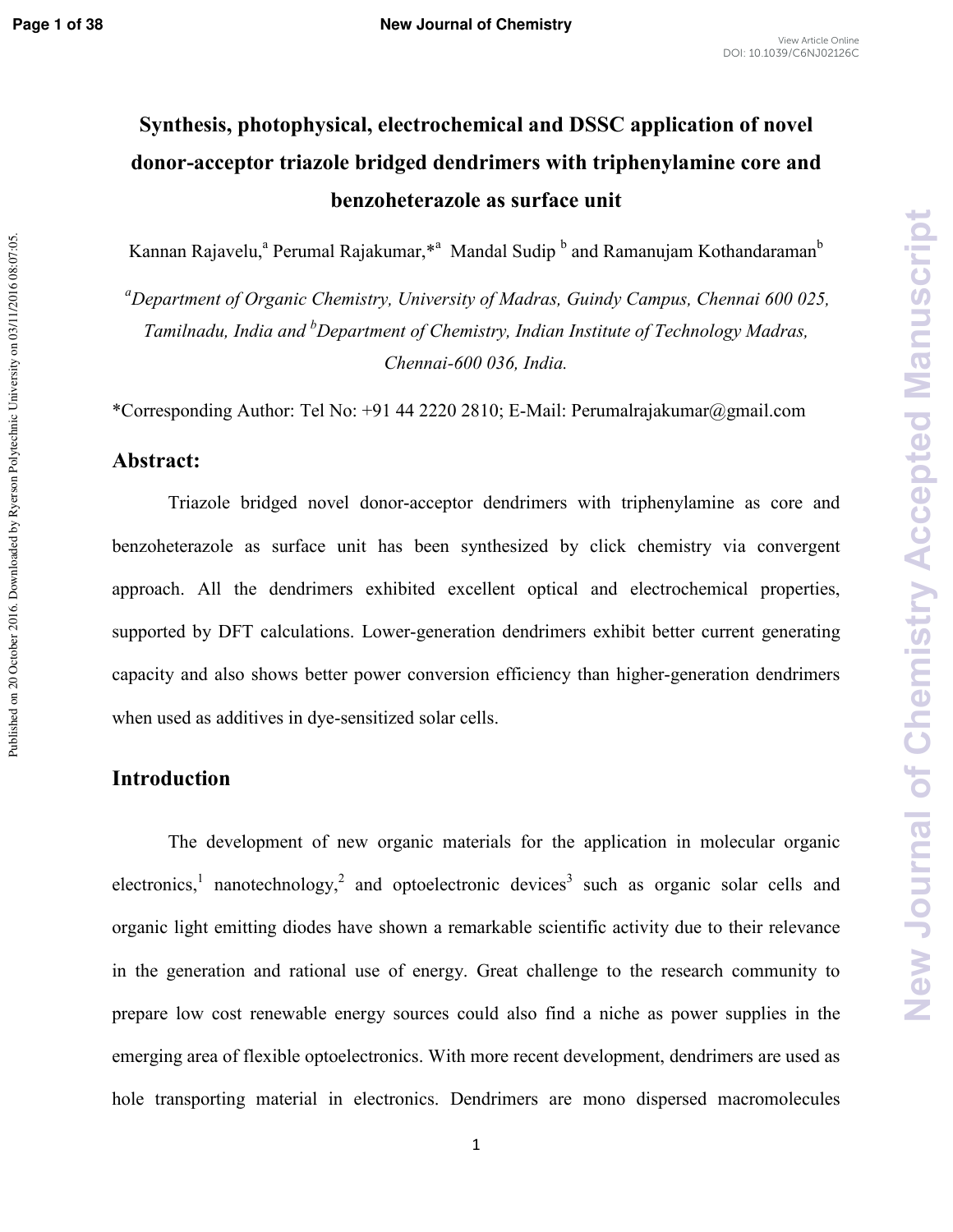possessing well\*defined structure that can be precisely tailored with discrete functionalities to create multifunctional materials. These molecules, with highly branched globur three\* dimensional architecture, present multiple chains emanating from a single core. Challenges in the field of dendrimers lie in the synthesis using modern techniques and most frequently in the purification of the synthesized nano molecules. Dendrimers have been extensively used in pioneering work by Vögtle, Tomalia, Fréchet and Newkome<sup>4</sup>. Dendrimers have received much attention in the areas of material science and biological science such as in versatile biomimetic catalysis, drug delivery systems,<sup>5</sup> sensors, solar cell additives<sup>6</sup> and efficient light harvesting antenna, multivalent diagnostics for magnetic resonance imaging  $(MRI)$ ,<sup>7</sup> molecular encapsulation and in bio-conjugate chemistry.<sup>8</sup> Recent work in this area focus on the synthesis of new donor-acceptor dendrimers with triazole bridging unit. If such system has an efficient electron transfer from donor to acceptor upon photo-excitation of the sensitizer, the negative charge accumulated on the acceptor can be injected into the conduction band (CB) of a metal oxide semiconductor.<sup>9</sup> Such supramolecular architecture with combined donor and acceptor blocks can reduce band gap energy also. Triphenylamine is an excellent electron-donating group with aggregation-resistant and nonplanar molecular shape which makes it as an important donor in many systems.<sup>10</sup> Organic glasses can be derived from highly electron donating triphenylamine derivatives.<sup>11</sup> Many factor plays an important role in increasing the energy harvesting efficiency of triphenylamine dendrimers by intramolecular charge transfer  $(ICT)$ ,  $^{12}$  molecular coplanarity, vibronic coupling, good stability to oxidation and charge carrier mobility. Triphenylamine possesses a propeller shaped, electron rich structure<sup>13</sup> which can maintain uninterrupted conjugation with the help of lone pair of electrons at the central nitrogen atom, to enhance the electronic communication along with macromolecular chains and make them to behave as strong

**New Journal of Chemistry Accepted Manuscript**

New Journal of Chemistry Accepted Manuscript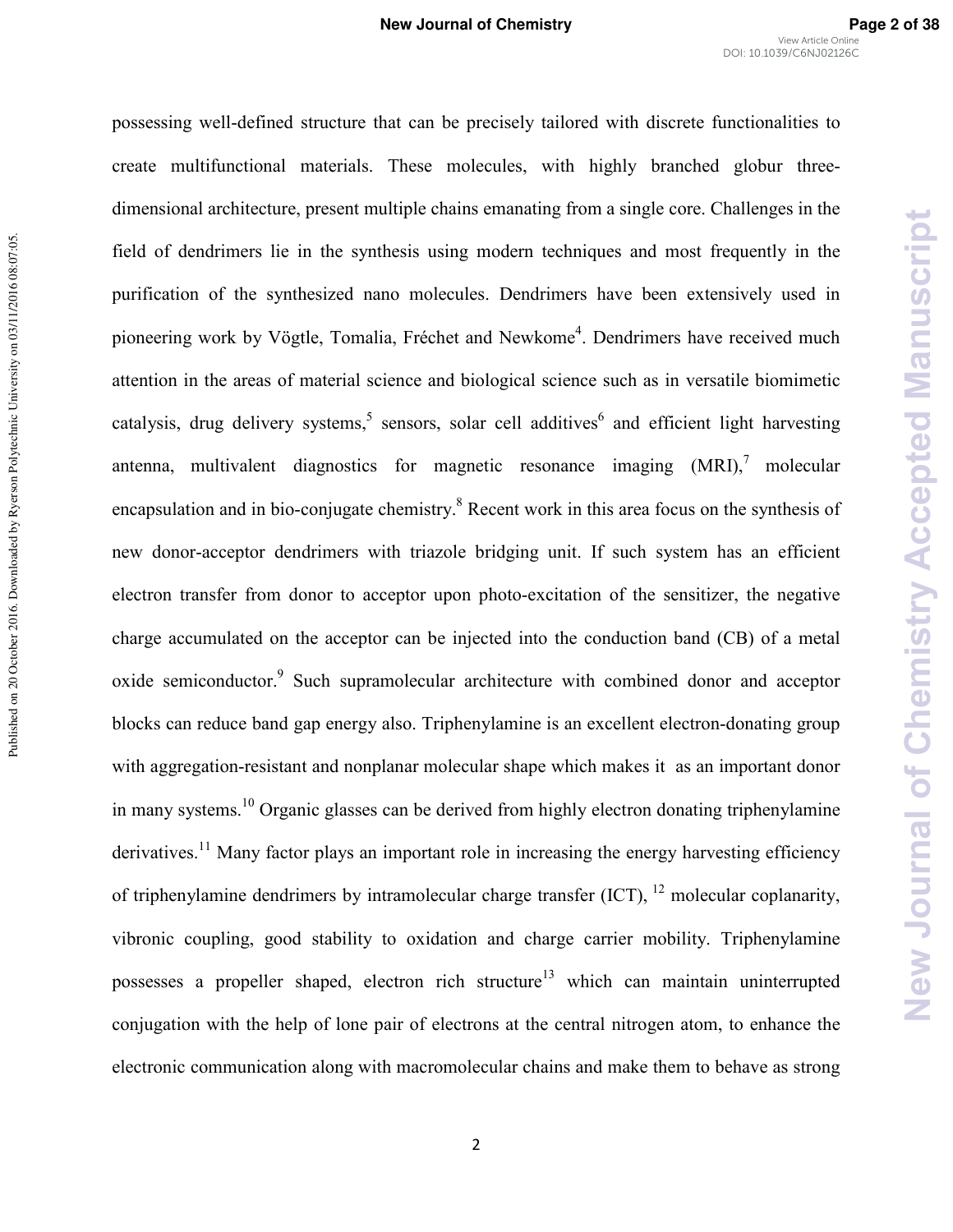New Journal of Chemistry Accepted Manuscript

electron donor, and radical cations that help to enhance electrical or photochemical stabilities for charge transfer from the donor to acceptor.<sup>14</sup> Two electron acceptors can be introduced into the organic donor viz: triphenylamine framework. The two electron acceptor groups can affect not only the absorption spectra or molar extinction coefficients and also the HOMO and LUMO levels of the sensitizers. Research efforts to increase the power conversion efficiency in DSSC using nitrogen containing heterocycles such as pyrazole, imidazole, triazole, pyridine, pyrimidine, and pyrazine as additives show an increase in the *Voc* value and improve the efficiency.<sup>15</sup> In 1991 Michael Gratzel and Brian O'Regan reported DSSC capable of 10% energy conversion efficiency.<sup>16</sup> Unlike ruthenium sensitizers N719 or N3 is commonly employed in DSSCs and most of the triphenylamine dye possess one single group for  $TiO<sub>2</sub>$  grafting. From the literature survey, there is no report on the synthesis of dendrimers through click chemistry with benzoheterazole unit as attractive acceptor at periphery with electron donating triphenylamine unit as the central core in order to study their application in material chemistry and biology. Thus, to fully explore the potential of the benzoheterazole<sup>17</sup> unit, synthesis of such novel class of molecule is highly desirable. Benzoheterazole has interesting biological applications such as anticonvulsant, anticancer, anti-HIV, antidiabetic, antialzheimer, antihypertensive and antioxidant properities.<sup>18</sup> Nowadays, click chemistry has emerged as an efficient tool for the rapid synthesis of triazole bridged dendrimers via Cu (I)-catalyzed Huisgen 1,3-dipolar cycloaddition introduced by Sharpless and co-workers which has been widely used in the design and synthesis of optoelectronic materials and affords a good way to achieve target molecules under mild reaction conditions with high efficiency.<sup>19</sup> Generally, click chemistry provides excellent regioselectivity and high yield without any side reactions. Recently, we have used dendrimers as additives to improve the efficiency of DSSCs. In our laboratory dendrimers with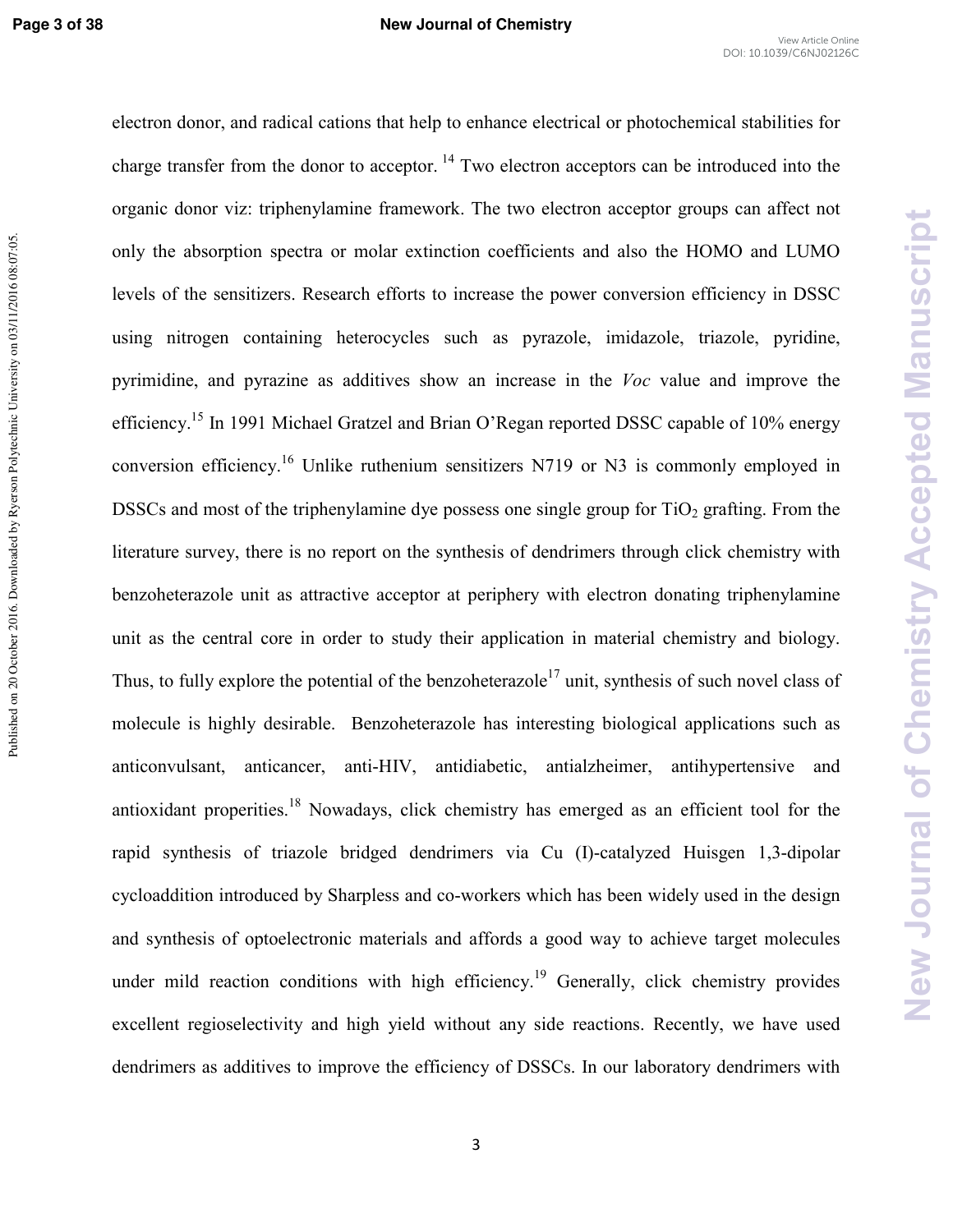dimethyl isophthalate  $20$  and pyrene<sup>21</sup> at the periphery has been used as additive in DSSCs. The present investigation mainly focus on the synthesis and photophysical, electrochemical properties and DSSCs application of dendrimers **18** having benzoheterazole surface group (**Fig.1**).



Published on 20 October 2016. Downloaded by Ryerson Polytechnic University on 03/11/2016 08:07:05.

Published on 20 October 2016. Downloaded by Ryerson Polytechnic University on 03/11/2016 08:07:05.

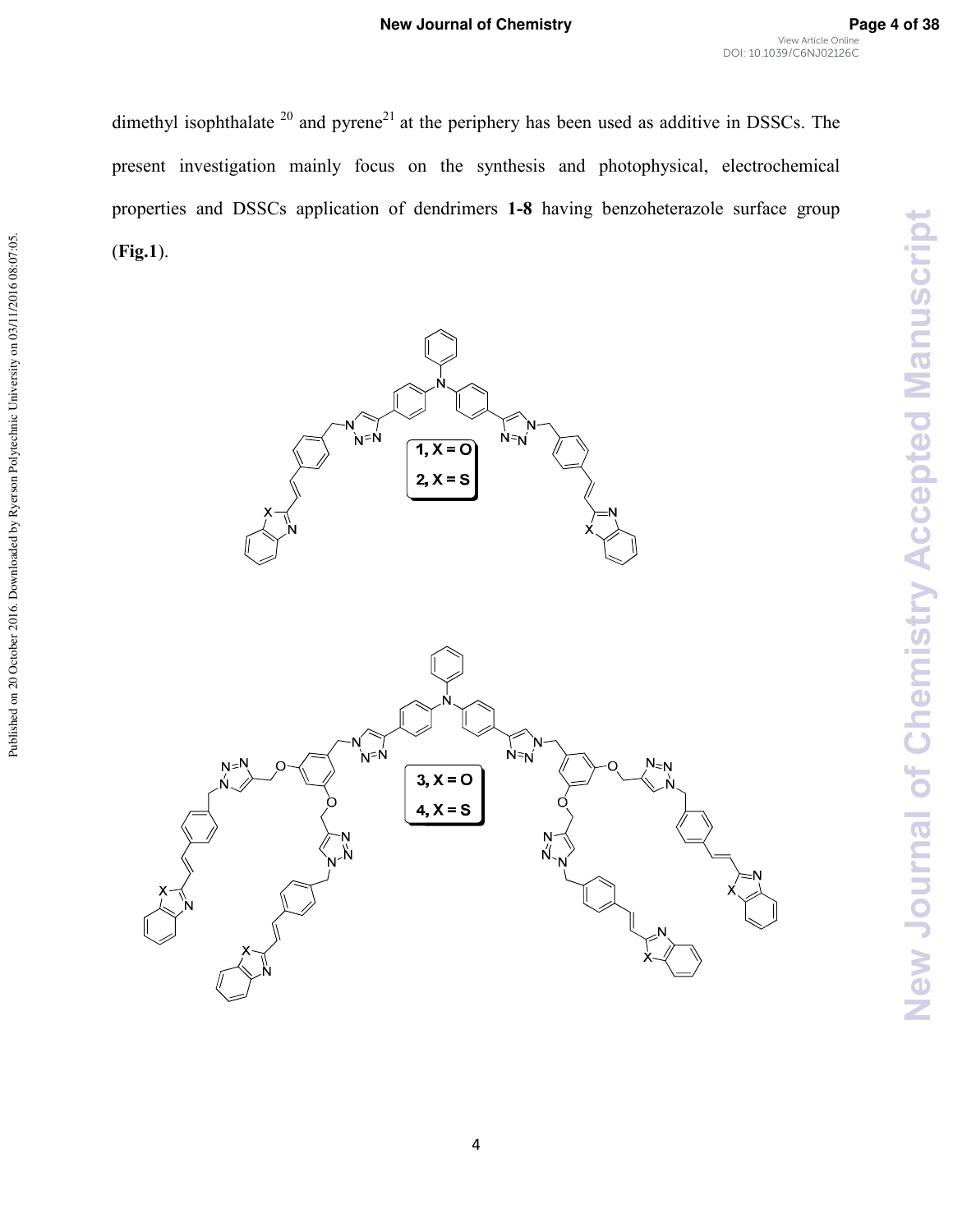Published on 20 October 2016. Downloaded by Ryerson Polytechnic University on 03/11/2016 08:07:05.

# **Page 5 of 38 New Journal of Chemistry**



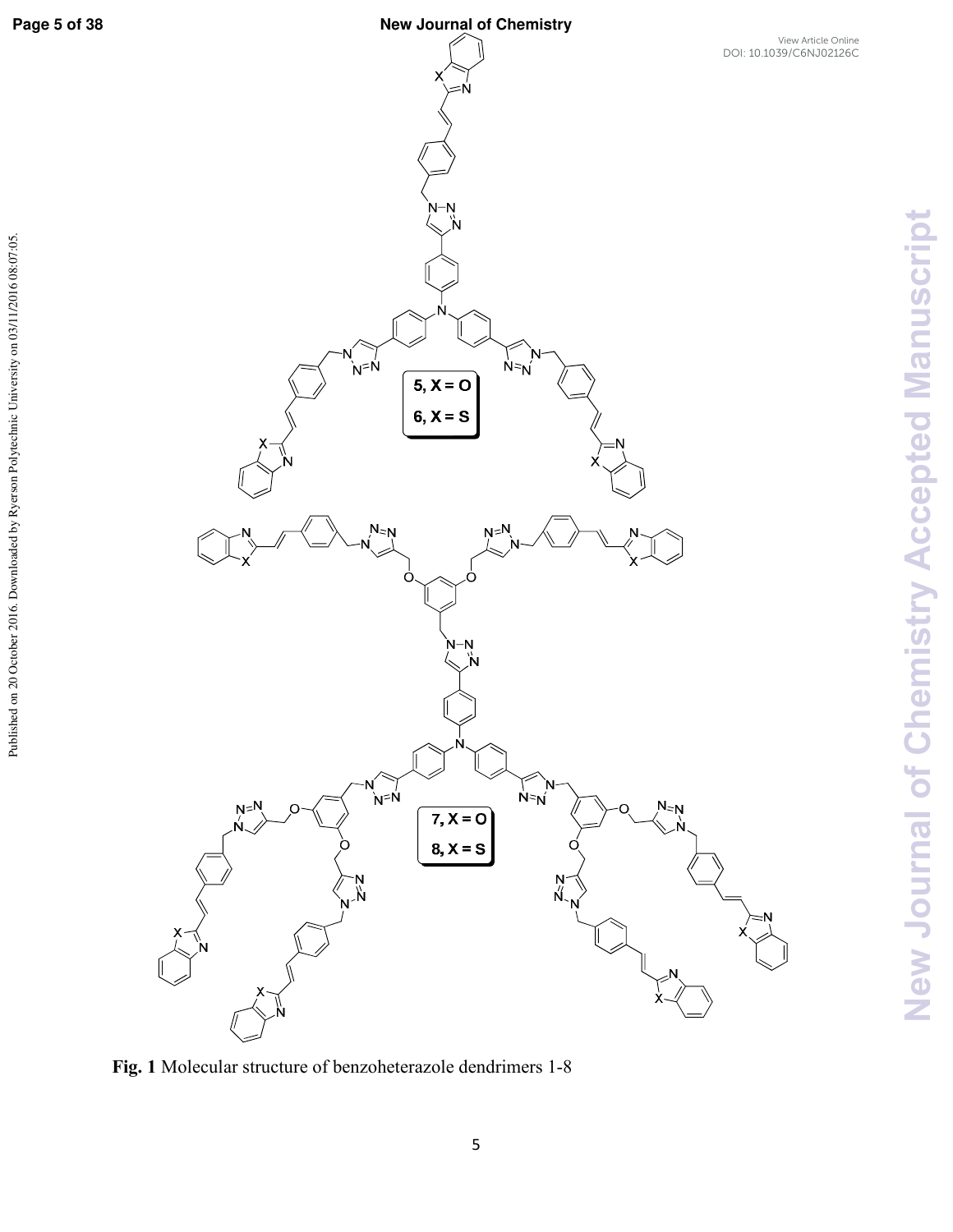# **Results and discussion**

In order to explore the utility of benzoheterazole as a surface unit in dendrimers, the dendritic wedge **13** and **14** were synthesized as outlined in **Scheme 1**. Our synthesis starts from the reaction of 4-methyl cinnamic acid with 2-aminophenol  $/2$ -amino thiophenol in POCl<sub>3</sub> at 100 <sup>o</sup>C for 5 h to give 2-[4-(methyl)styryl]benzoxazole 9 and 2-[4-(methyl)styryl]benzothiazole 10 in **85%** and 90% yields, respectively. In the <sup>1</sup>H NMR spectrum 2-(4-(methyl)styryl)benzothiazole **10**, the olefinic hydrogens are cis to each other due to twisted intramolecular charge transfer from donor 4\*methylbenzene and acceptor benzothiazole and also hydrogen bonding interaction in the presence of polar solvents changes the geometry from trans to cis form in benzothiazole.<sup>22</sup> The bromides 11 and 12 were obtained in  $65\%$  and  $70\%$  yields by the reaction of 2-[4-(methyl)styryl]benzoheterazole **9** and **10** with NBS. Azidation of **11** and **12** with 1.2 equiv. of NaN<sub>3</sub> in a mixture of acetone/H<sub>2</sub>O (4:1) at 60 °C for 6 h gave the azides 13 and 14 in 91% and **89%** yields, respectively.

We then focused our attention on the synthesize of the first generation dendritic chlorides, the building unit viz. 3,5\*bis(propargyloxy)benzyl chloride **16**, was obtained as follows: the bis-propargyl derivative  $15$  was obtained by the reaction of methyl  $3,5$ dihydroxybenzoate with propargyl bromide in dry DMF in the presence of  $K_2CO_3$  followed by reduction with LiAlH<sub>4</sub> to give the corresponding alcohol which was then reacted with SOCl<sub>2</sub>/ Py in DCM to give 3,5\*bis(propargyloxy)benzyl chloride **16**. Reaction of the chloride **16** with 2.1 equiv. of 2\*[4\*(azidomethyl)styryl]benzoheterazole **13** and **14** under the click reaction conditions viz.,  $CuSO<sub>4</sub>.5H<sub>2</sub>O$  and sodium ascorbate in a 1 : 1 mixture of t-BuOH and water at room temperature afforded first generation dendritic chlorides (G1\*Cl) **17** and **18** in **90%** and **87%** yields, respectively. In the <sup>1</sup>H NMR spectrum dendritic chloride **17** displayed three sets of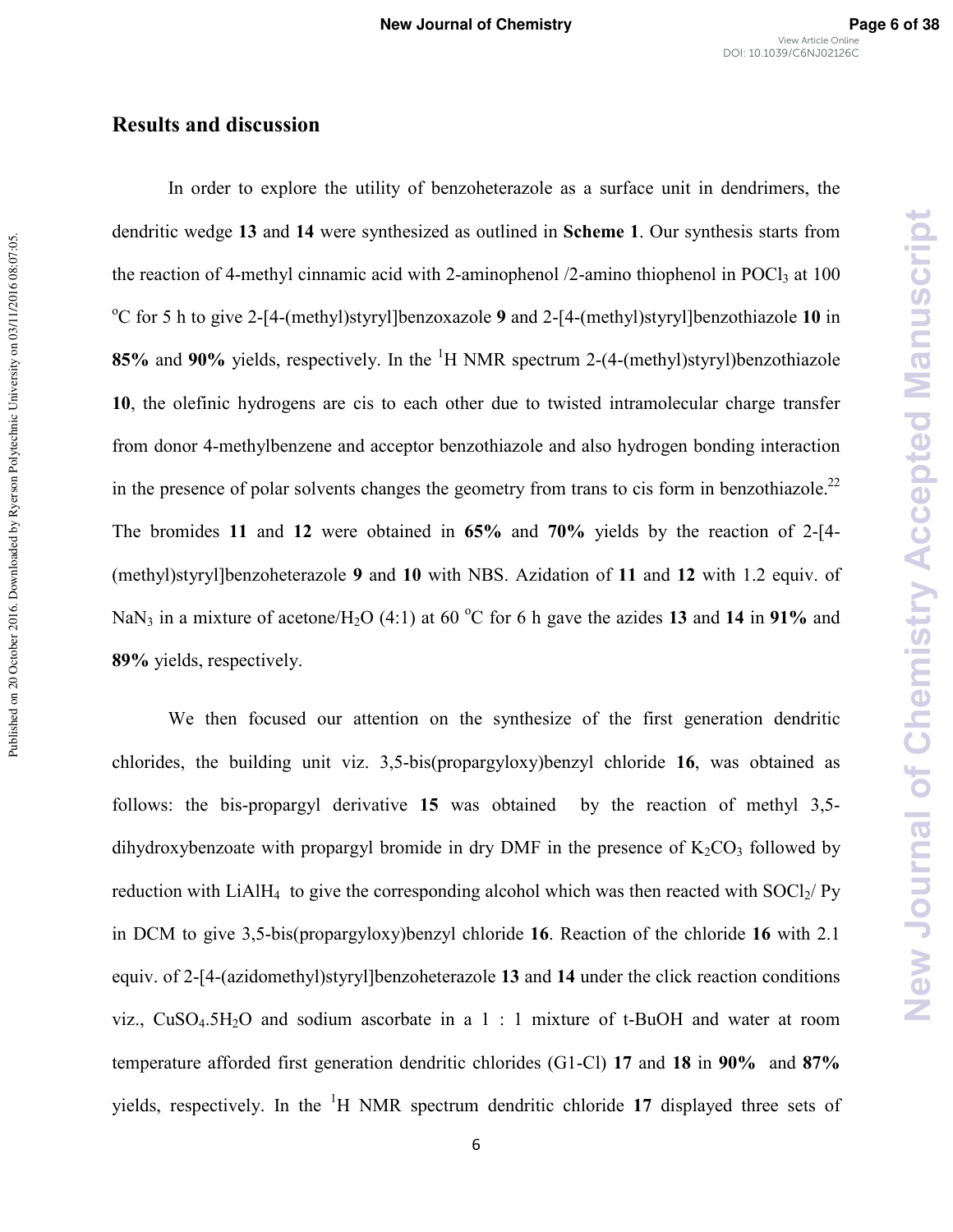New Journal of Chemistry Accepted Manuscript

singlets at  $\delta$  4.47, 5.16 and 5.55 for benzylic chloromethane, *N*-methylene and *O*-methylene protons respectively, in addition to the signals for the aromatic protons. In the  $^{13}$ C NMR spectrum 17 showed signals at  $\delta$  46.0, 53.8 and 62.1 for benzylic chloromethane, *N*-methylene and *O*-methylene carbons respectively, in addition to the signals for the aromatic carbons. The dendritic chloride **17** and **18** was further converted into the first generation dendritic azides (G1\* N3) **19** and **20** in **87%** and **86%** yields, respectively by the reaction of the chloride **17** and **18** with 1.2 equiv. of  $NaN_3$  in DMF at room temperature for 24 h.



**Scheme 1:** (i) 1.2 equiv. N-Bromosuccinimide, benzovl peroxide, benzene, 60 °C, 8 h. (ii) 1.5 equiv. sodium azide, acetone/water  $(4:1)$ , 60 °C, 4 h. (iii) LAH, THF, rt then followed by SOCl<sub>2</sub>/Py. (iv) CuSO<sub>4</sub>.5H<sub>2</sub>O (5 mol %), NaAsc (10 mol %), THF/H<sub>2</sub>O (1:1), rt, 12 h. (v) 1.2 equiv. sodium azide, DMF, rt, 24 h.

The core unit diyne 25 and triyne 26 can be synthesized by multi-step procedure as reported in the literature<sup>23</sup> via simple bromination of triphenylamine with  $2.1/3.1$  equivalents of N-bromosuccinimide in DMF followed by Sonogashira coupling of 3.0/4.5 equivalents of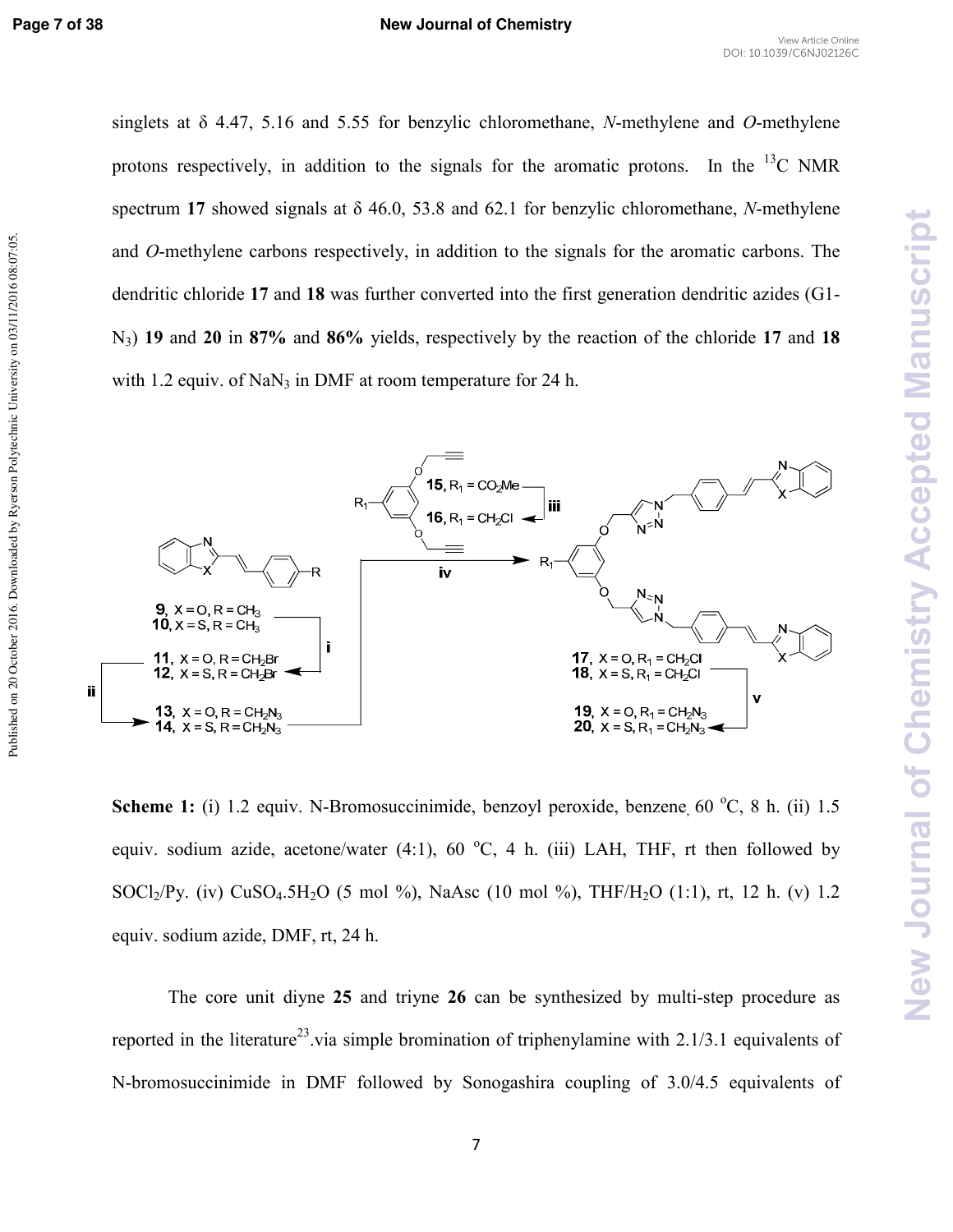trimethylsilylacetylene in a mixture of THF/Et3N to give the bis silylated acetylene **23** and tris silylated acetylene **24** in **70%** and **82%** yields, respectively. Removal of TMS protecting group using  $K_2CO_3$  in methanol gave the diyne 25 and the triyne 26 in 90% and 80% yields, respectively (**Scheme 2**).



Published on 20 October 2016. Downloaded by Ryerson Polytechnic University on 03/11/2016 08:07:05.

Published on 20 October 2016. Downloaded by Ryerson Polytechnic University on 03/11/2016 08:07:05

**Scheme 2:** (i) 3.0 equiv. / 4.5 equiv. trimethylsilylacetylene,  $6\%$   $[PdCl<sub>2</sub>(PPh<sub>3</sub>)<sub>2</sub>]$ ,  $3\%$  PPh<sub>3</sub>,  $3\%$ CuI, Et<sub>3</sub>N/THF, 90 °C. (ii) Anhydrous potassium carbonate, methanol, rt, 24 h.

Treatment of 1.0 equiv. of diyne  $25$  with 2.1 equiv. of 2- $(4-$ (azidomethyl)styryl)benzoheterazole 13 and 14 in the presence of  $CuSO<sub>4</sub>.5H<sub>2</sub>O$  (5 mol%) and sodium ascorbate (10 mol%) in a mixture of THF and  $H<sub>2</sub>O$  (1:1) at room temperature for 12 h afforded dendrimers **1** and **2** in **65%** and **70%** yields, respectively **(Scheme 3)**. In the <sup>1</sup>H NMR spectrum, dendrimer 1 showed a four proton singlet at  $\delta$  5.60 for *N*- methylene proton and two proton singlet at  $\delta$  7.63 for triazole proton in addition to the signals for aromatic protons. In the <sup>13</sup>C NMR spectrum, dendrimer 1 displayed *N*-methylene carbon at  $\delta$  53.8 in addition to the signals for the aromatic carbons. In the ESI mass spectrum dendrimer, **1** showed a molecular ion peak at m/z 846  $[M + H]$ <sup>+</sup>. Similarly, the structure of the zeroth generation dendrimer 2 was also confirmed from spectral and analytical data.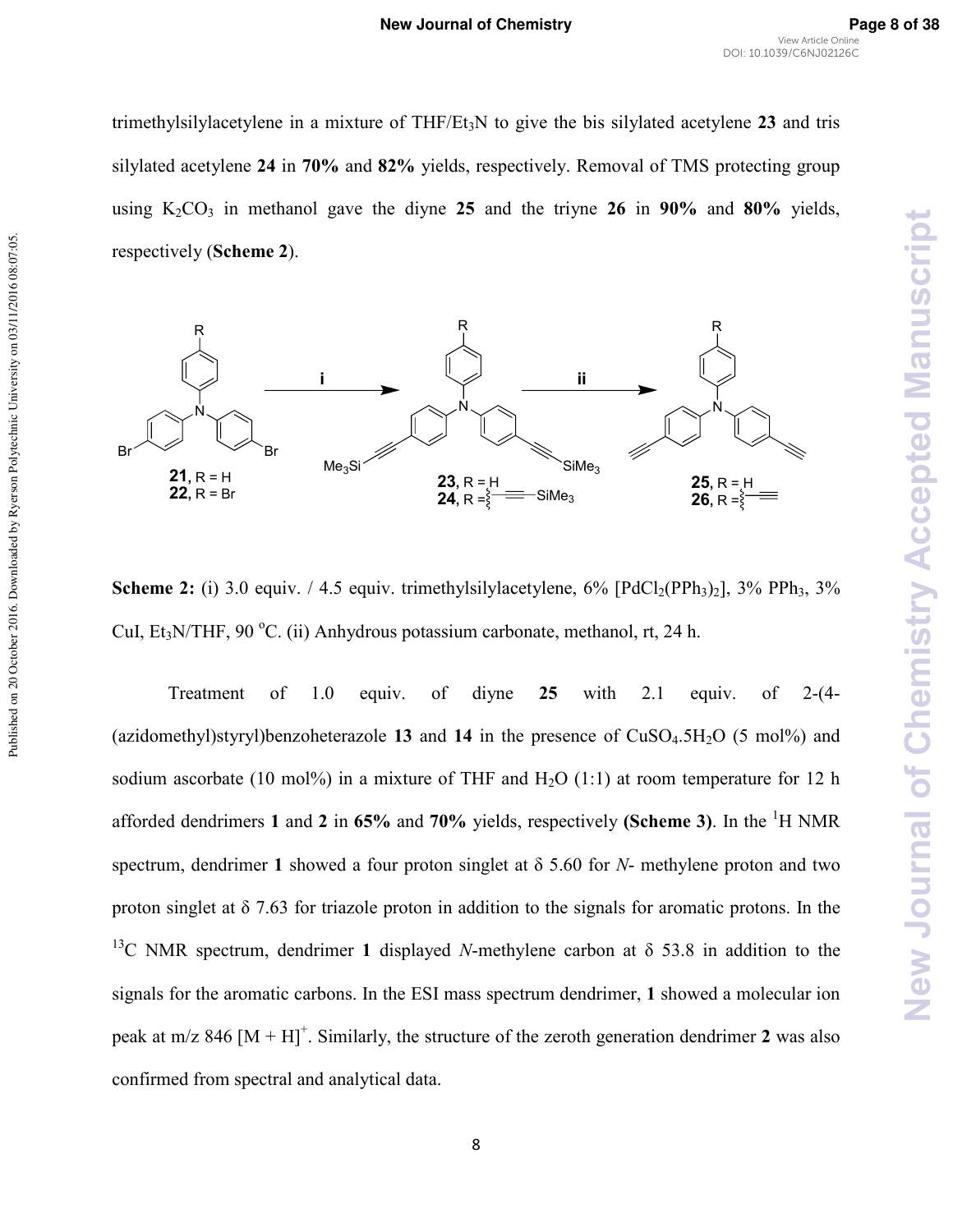Published on 20 October 2016. Downloaded by Ryerson Polytechnic University on 03/11/2016 08:07:05



**Scheme 3:** (i) CuSO<sub>4</sub>.5H<sub>2</sub>O (5 mol%), NaAsc (10 mol%), THF/H<sub>2</sub>O (1:1), rt, 12 h.

In order to synthesize the first generation dendrimers **3** and **4,** 1.0 equiv. of the diyne **25**  was reacted with 2.1 equiv. of each dendritic azides 19 and 20 in 5 mol% CuSO<sub>4</sub>.5H<sub>2</sub>O with 10 mol% sodium ascorbate in a mixture of DMF and  $H_2O(4:1)$  for 12 h at room temperature to afford the dendrimers 3 and 4 in 58% and 53% yields, respectively (Scheme 3). In the <sup>1</sup>H NMR spectrum, dendrimer **3** displayed three singlets at δ 5.12, 5.53 and 5.62 for two types of benzylic *N*-methylene protons and *O*-methylene proton and two signals at  $\delta$  8.30, 8.53 for the triazole protons of two types of triazole ring systems viz: outer, at the dendritic wedge and inner, near the core unit respectively. In the <sup>13</sup>C NMR spectrum, dendrimer **3** displayed three signals at  $\delta$  52.5, 61.5 and 79.1 for two type's benzylic *N*-methylene carbons and *O*-methylene carbon in addition to the signal for the aromatic carbons. The ESI mass spectrum of **3** showed the molecular ion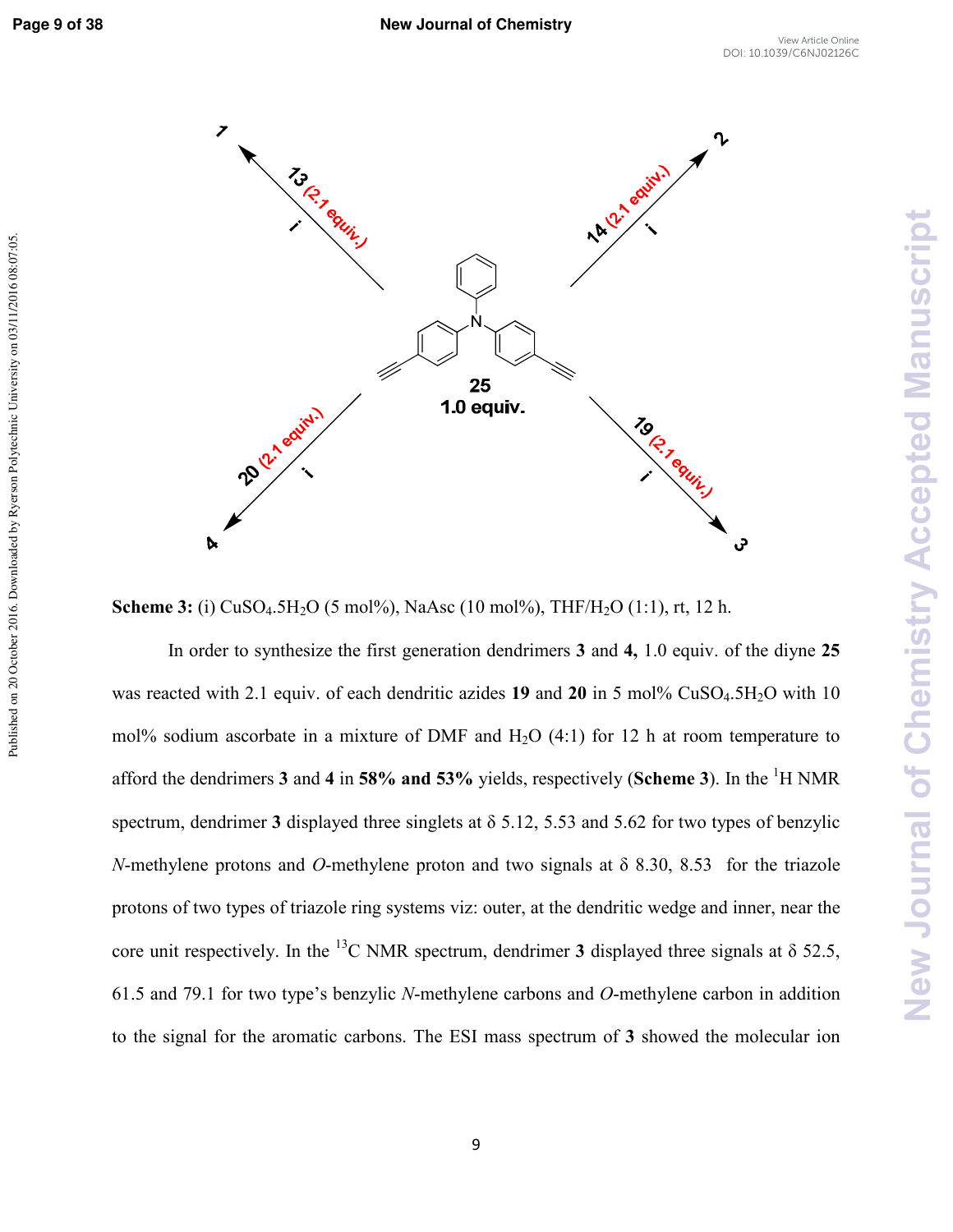**New Journal of Chemistry Accepted Manuscript** 

peak at m/z 1881  $[M + H]$ <sup>+</sup>. Similarly the structure of the first generation dendrimer 4 was also confirmed from spectral and analytical data.

The triyne **26** was then utilized for the synthesis of dendrimers **5**, **6**, **7** and **8**. Reaction of 3.1 equiv. of the dendritic wedge **13** with 1 equiv. of the triyne **26** under click chemistry conditions gave the dendrimer  $5$  in  $60\%$  yield (**Scheme 4**). In the <sup>1</sup>H NMR spectrum, dendrimer **5** showed a six proton singlet at  $\delta$  5.62 for N- methylene protons and a three proton singlet at  $\delta$ 7.80 for triazole protons in addition to the signals for the aromatic protons. In the  $^{13}$ C NMR spectrum, dendrimer **5** displayed N-methylene carbon at  $\delta$  52.6 in addition to the signals for the aromatic carbons. The mass spectrum of 5 showed a molecular ion peak at  $m/z$  1146  $[M + H]$ <sup>+</sup>. Similar method was employed for the synthesis of dendrimer **6**, **7** and **8** in **67%, 55%** and **50%** yields from 1 equiv. of the triyne **26** with 3.3 equiv. of the dendritic wedge **14**, **19** and **20,** respectively. In the <sup>1</sup>H NMR spectrum, dendrimer **8** displayed three singlets at  $\delta$  5.13, 5.54 and 5.61 two types of benzylic *N*-methylene protons and *O*-methylene protons, a singlet corresponding to six protons at  $\delta$  7.59 for the triazolyl protons at the dendritic wedge adjacent to the benzothiazole unit and a singlet corresponding to three protons at  $\delta$  8.53 for the triazolyl protons near to the core unit in addition to the signals for aromatic protons. In the  $^{13}$ C NMR spectrum, dendrimer 8 displayed three signals at  $\delta$  52.5, 61.1 and 79.0 for two types of *N*methylene and one type of *O*-methylene carbons in addition to the signals for aromatic carbons. The ESI mass spectrum of 8 showed the molecular ion peak at  $m/z$  2796  $[M + H]$ <sup>+</sup>. The elemental composition also supported the molecular formula of the dendrimer **8**. Similarly, spectroscopic and analytical methods were employed to confirm the structure of the dendrimers **6** and **7**.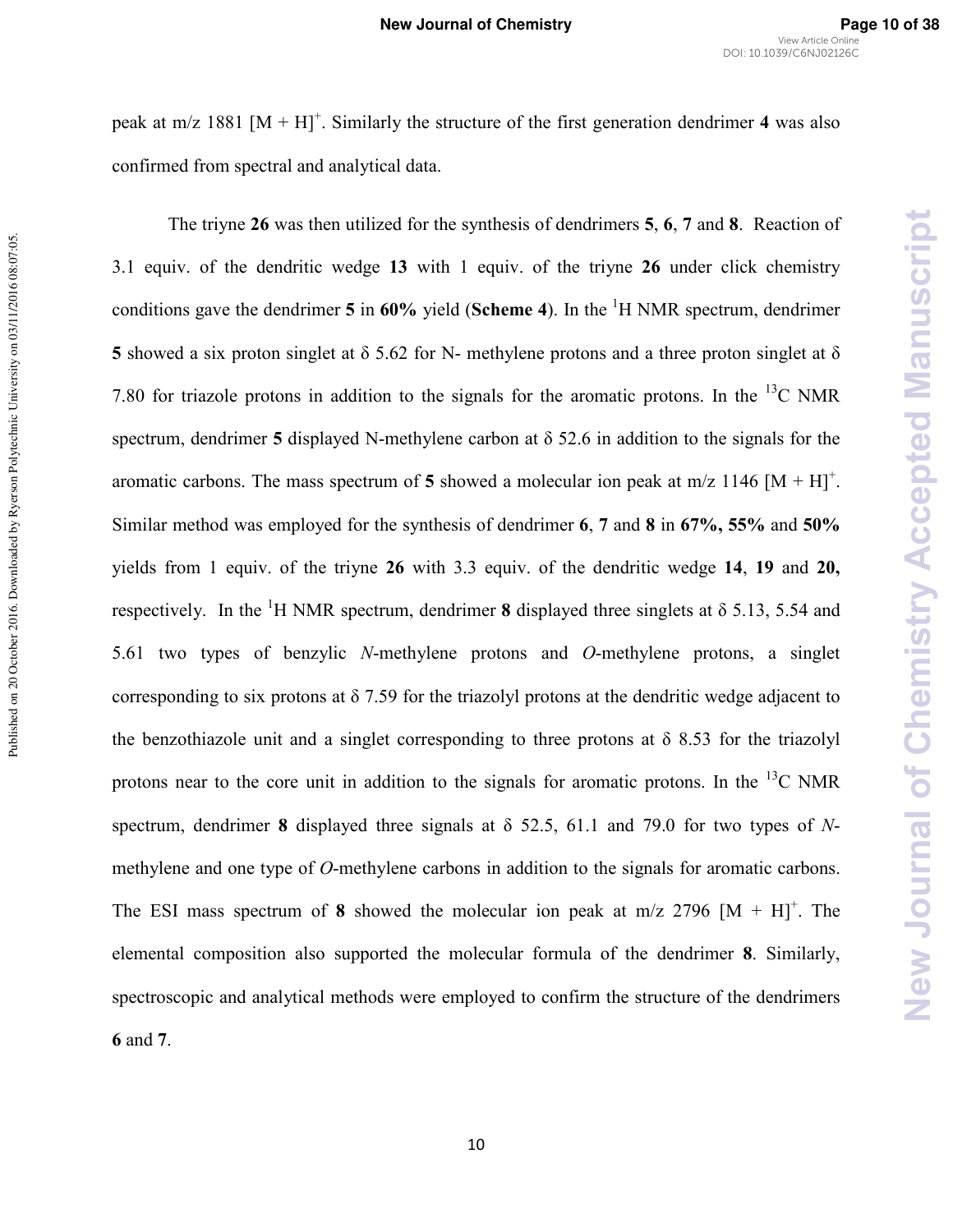Published on 20 October 2016. Downloaded by Ryerson Polytechnic University on 03/11/2016 08:07:05



**Scheme 4:** (i) CuSO<sub>4</sub>.5H<sub>2</sub>O (5 mol%), NaAsc (10 mol%), DMF/H<sub>2</sub>O (4:1), rt, 24 h.  **Investigation on cistrans isomerization of benzothiazole in polar solvents** 

The presence of double bond incorporated between the electron donor and electron acceptor can lead to trans to cis isomerization due to twisted intramolecular charge transfer (TICT) state formation. The trans-2-[4-(methyl)styryl]benzothiazole  $10$  is a push-pull aromatic olefin, which has benzothiazole ring (acceptor) on one side of the olefin bond and 4-methyl benzene ring (donor) on the other side. The donor and acceptor groups are perpendicular to each other in molecular frame. Fayed et  $al<sup>24</sup>$  first reported dimethylaminostyrylbenzothiazole (DMASBT) based intramolecular charge transfer in donor and acceptor system evidenced by the increase in the dipole moment. Saha et al.<sup>25</sup> also reinvestigated the structure of trans-2-[4- $\frac{1}{2}$ (Dimethylamino)styryl]benzothiazole both experimentally and theoretically proposed that DMASBT emits from TICT state in polar solvents. To determine the high dipole moment in excited state with twisting of 4-methyl benzene ring and thereby getting stabilized in polar solvents (Chloroform-d, Dimethyl sulfoxide- $d_6$ ) the trans geometry changes to cis form due to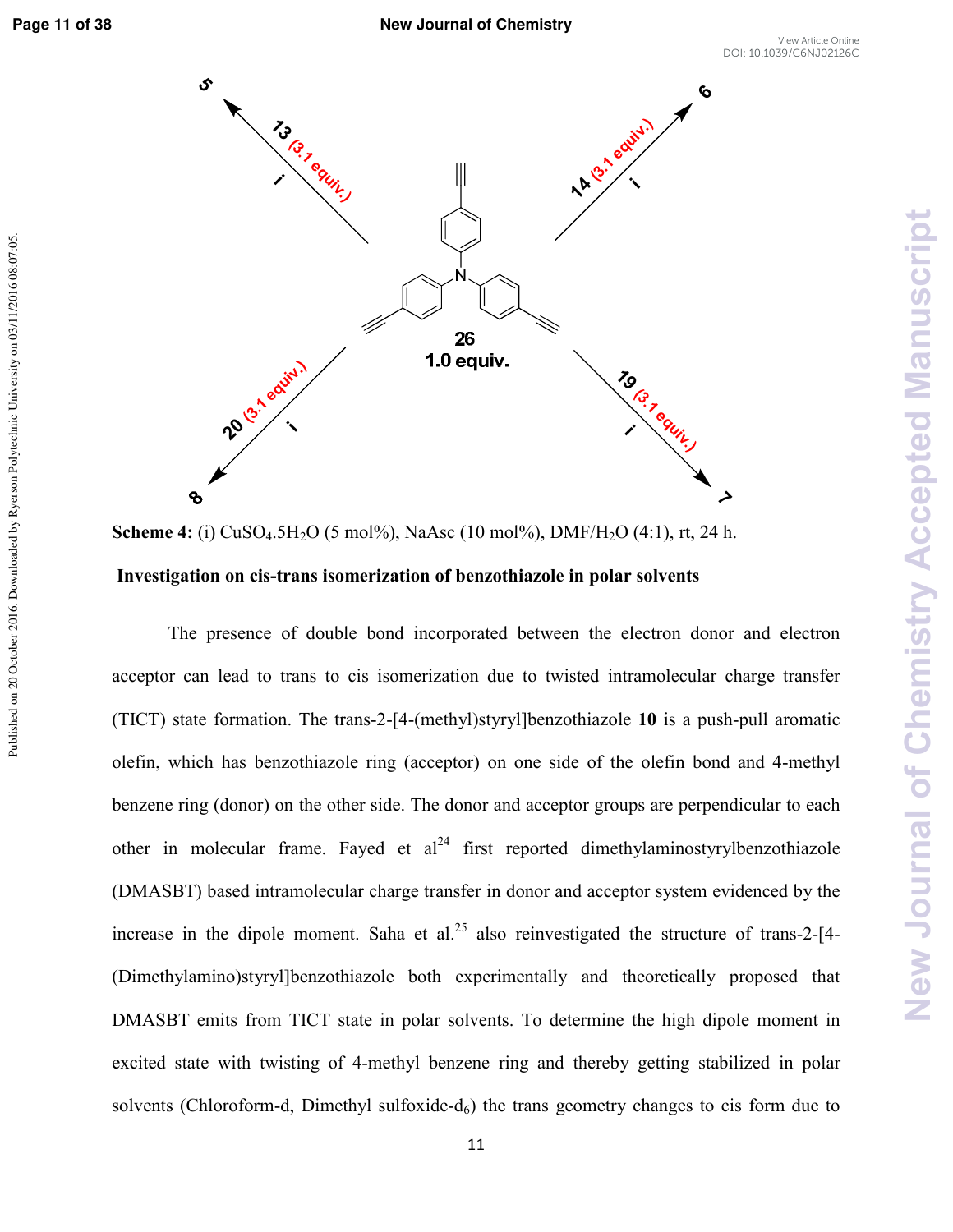the interaction of the lone pair of electrons on the nitrogen atom of benzothiazole unit resulting in hydrogen bonding with polar solvents (**Fig. 2)**. The dipole moment of their excited state is greater than that of the ground state. Theoretical calculations clearly suggest that HOMO is more localized on the donor 4-methyl benzene ring and the LUMO is localized on the rest of the benzothiazole and there is a minimum overlap between these molecular orbitals. The DFT calculations predict a rotational barrier of 0.34 eV for the conversion of one geometrical isomer to the other as reported earlier by krishnamoorthy et  $al^{22}$ . The optimized geometrical parameters for both the cis and trans isomers of **10** are compiled in **Table 1**. The trans form of benzothiazole unit is most stable at room temperature. Further, energy minimization study was carried out and the energy difference between the cis and trans isomer is -6.06 kcal/mol. The energy value of trans is higher than cis value proving that the trans isomer is more stable compared to the cis isomer. This result clearly reveals that the olefinic double bond is only trans, however gets converted to cis form for benzothiazole system alone in the presence of polar solvents.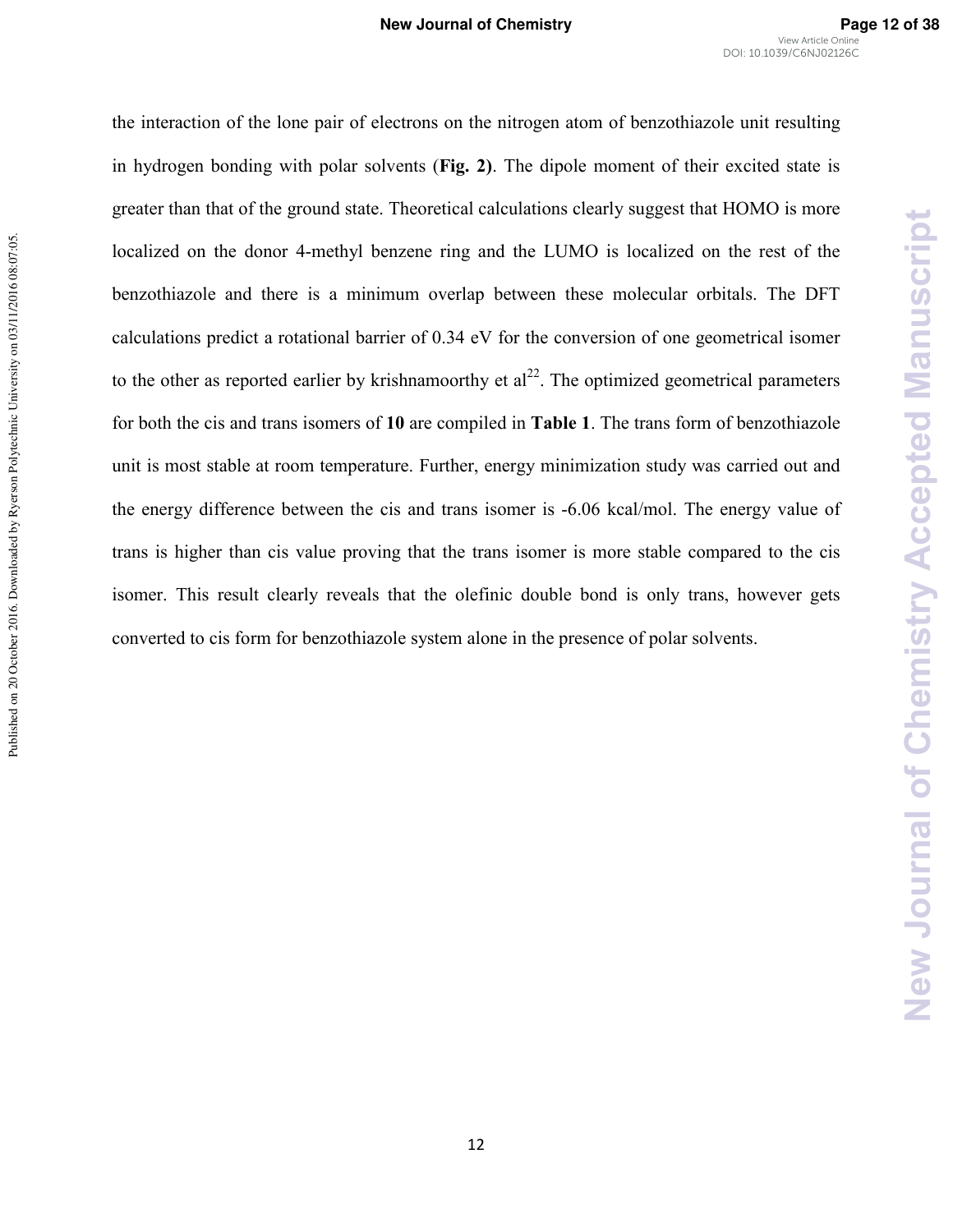New Journal of Chemistry Accepted Manuscript



Fig. 2 Shows geometrical changes trans to cis form of benzothiazole group in <sup>1</sup>H NMR spectrum  $(300$  MHz, DMSO- $d_6$ ).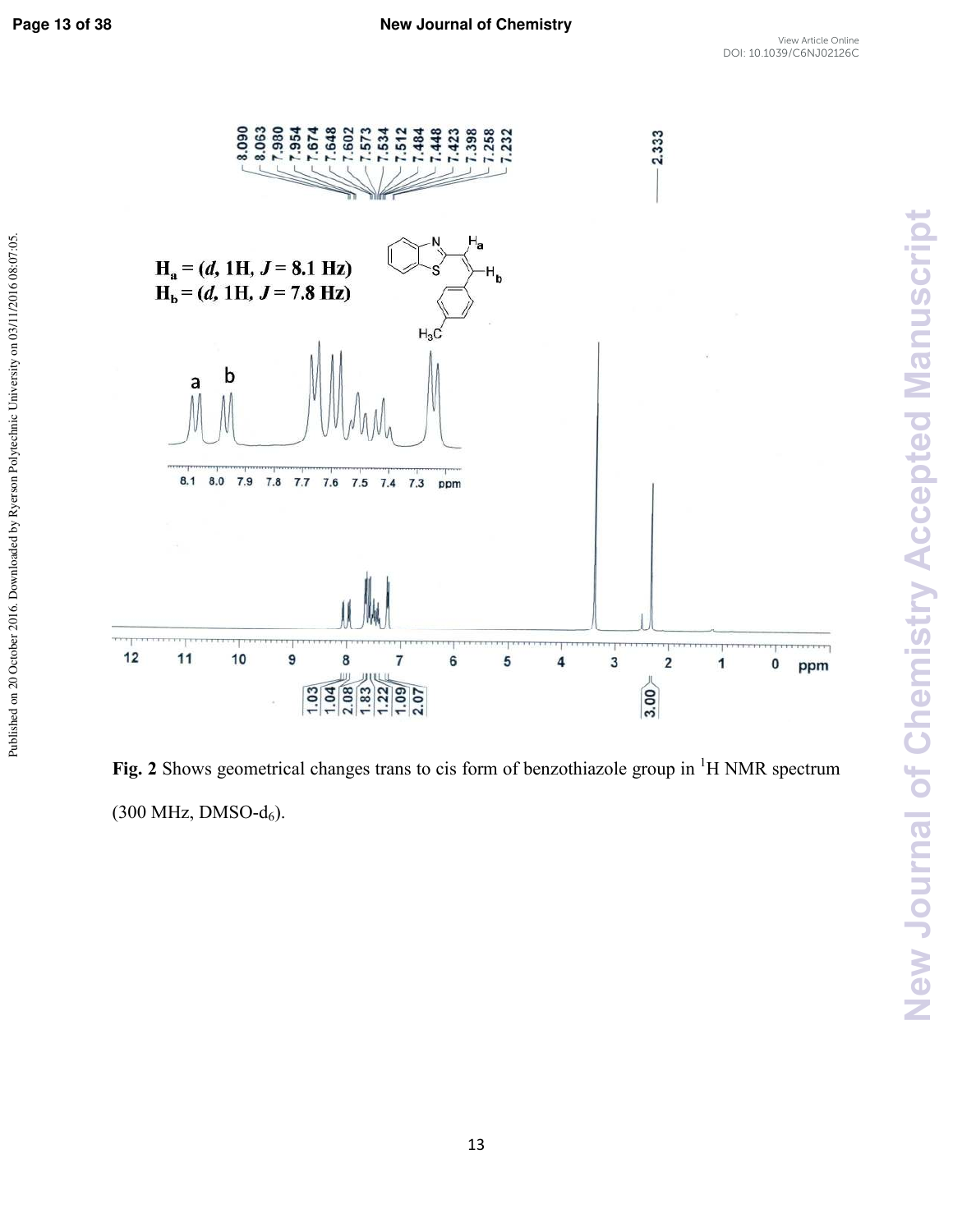| Molecule         | HOMO (eV) | LUMO (eV) | $Eg$ (eV) | Dipole moment |
|------------------|-----------|-----------|-----------|---------------|
|                  |           |           |           | $\mu$ (Debye) |
| $9$ (cis form)   | $-6.00$   | $-2.05$   | 3.95      | 2.58          |
| 9 (transform)    | $-5.91$   | $-2.11$   | 3.80      | 2.42          |
| $10$ (cis form)  | $-6.08$   | $-2.01$   | 4.07      | 2.33          |
| $10$ (transform) | $-5.90$   | $-2.18$   | 3.73      | 1.99          |

**Table 1** Frontier molecular energy levels, energy gaps and dipole moments of benzoheterazole molecule.

#### **Photophysical studies**

Published on 20 October 2016. Downloaded by Ryerson Polytechnic University on 03/11/2016 08:07:05.

Published on 20 October 2016. Downloaded by Ryerson Polytechnic University on 03/11/2016 08:07:05

The UV-vis absorption and emission spectra of dendrimers **1-8** were recorded in DMF at room temperature and the λmax values are summarized in **Table 2**. Dendrimers **18** exhibited strong absorption bands in the range of 324-346 nm. The absorption maxima observed for all the dendrimers could be due to  $\pi$ - $\pi$ <sup>\*</sup> transition. The absorption band could be due to the presence of benzoheterazole and donor triphenylamine unit in the molecular system. In fact this observation suggests that both the chromophores involving benzoheterazole and triphenylamine could be responsible for the broad absorption bands for the dendrimers **18**. Molar absorption coefficient increases for the bis substituted dendritic wedges with benzoxazole and benzothiazole group as the dendrimer generation increases. The benzoxazole and benzothiazole dendrimers **3** and **4**  shows an increase in molar absorption coefficient than that of the zeroth generation benzoxazole and benzothiazole dendrimers 1 and 2 due to valence effect<sup>26</sup>. However in the case of tris substituted dendritic wedges the molar absorption coefficient decreases for both the benzoxazole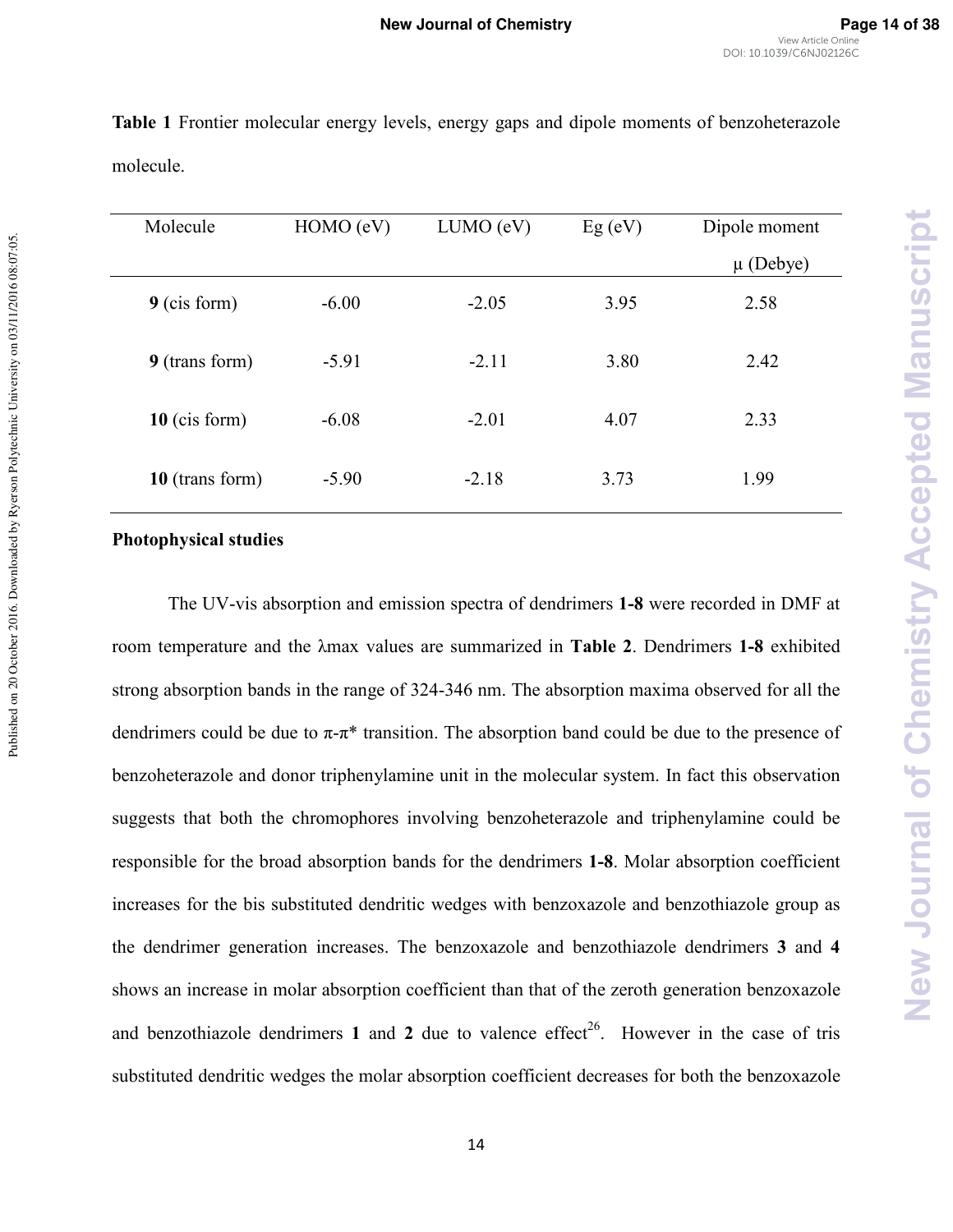Published on 20 October 2016. Downloaded by Ryerson Polytechnic University on 03/11/2016 08:07:05

and benzothiazole dendrimer as the dendrimer generation increases from the zeroth to first generation. The molar absorption coefficient of tris substituted benzoxazole dendrimer **7** and tris substituted benzothiazole dendrimer **8** shows decreases in molar absorption coefficient which could be due to excess molecular crowding in tris substituted dendritic wedges. In the fluorescence spectra, the emission values were obtained by exciting all the dendrimers **1**\***8** at the corresponding absorption maximum. The dendrimers **18** exhibited strong florescence emission in the region of 388\*414 nm and the λem values for the fluorescence spectra are shown in **Table 2**. The emission spectra showed that the benzoheterazole dendrimers show gradual decrease in emission intensity as the dendrimer generation increases. The decreasing fluorescence intensity is due to fluorescence quenching with increase in number of benzoheterazole unit for selfquenching and the enhancement of non-radioactive transitions.<sup>27</sup>

| Dendrimer      | $\lambda_{\text{max}}$ (nm) | $\epsilon$ (mol/L) | $\lambda_{\text{em}}$ (nm) |  |
|----------------|-----------------------------|--------------------|----------------------------|--|
| $\mathbf{1}$   | 324                         | 571                | 407                        |  |
| $\overline{2}$ | 344                         | 566                | 405                        |  |
| 3              | 328                         | 695                | 388                        |  |
| $\overline{4}$ | 346                         | 675                | 401                        |  |
| 5              | 328                         | 645                | 406                        |  |
| 6              | 345                         | 730                | 406                        |  |
| $\overline{7}$ | 327                         | 625                | 414                        |  |
| 8              | 339                         | 620                | 403                        |  |

**Table 2** Photo physical properties of dendrimers **1-8** in DMF (1 X  $10^{-3}$  mol L<sup>-1</sup>)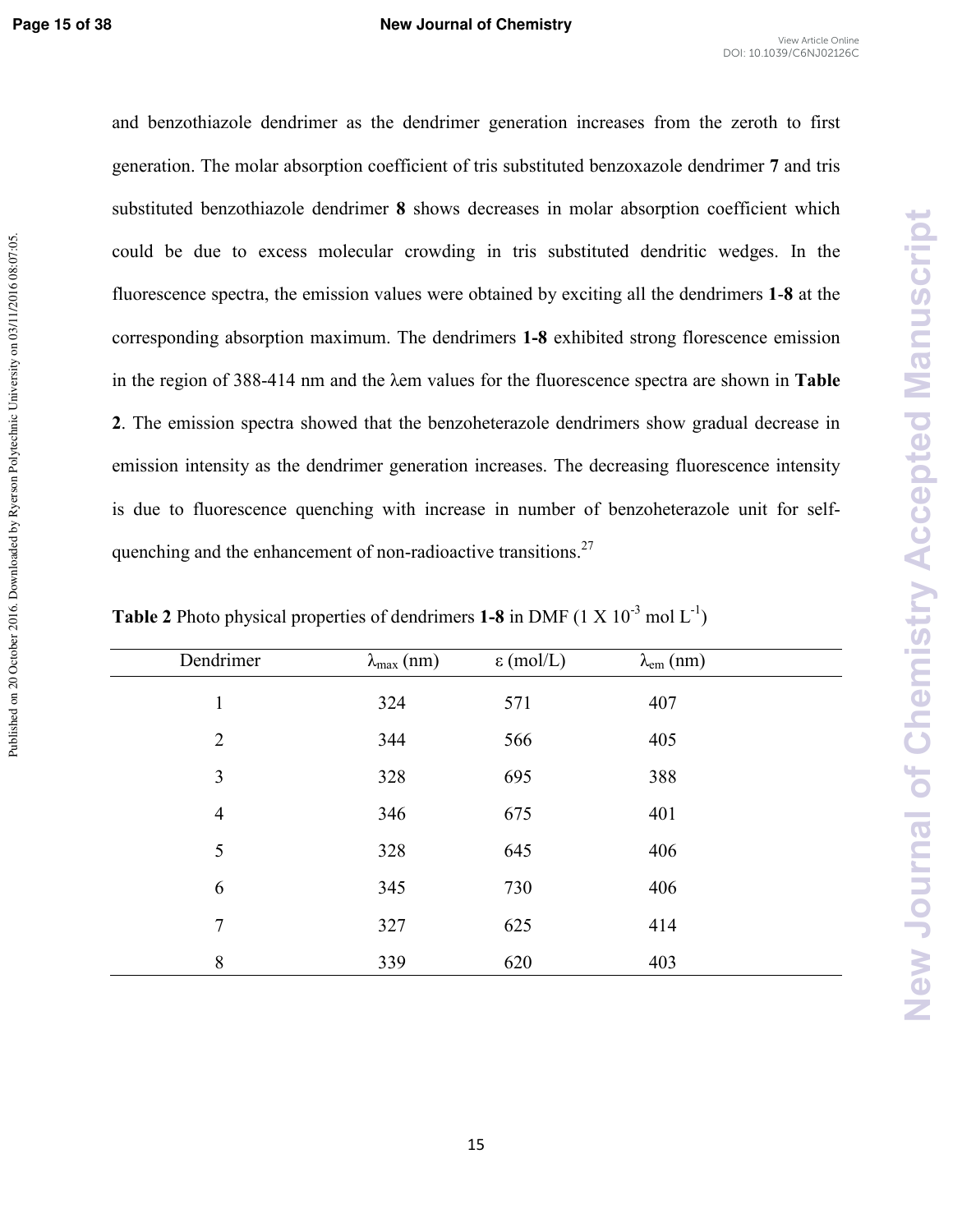New Journal of Chemistry Accepted Manuscript

#### **Electrochemical studies**

The electrochemical property of the benzoheterazole dendrimers **1**\***8** was studied by recording cyclic voltammetry in DMF at room temperature at a scan rate of 100 mV/s with *n*- $Bu<sub>4</sub>NPF<sub>6</sub>$  as supporting electrolyte, Glassy carbon electrode as working electrode, Ag/AgCl as reference electrode and Pt electrode as counter electrode. All the synthesized benzoheterazole dendrimers exhibited electrochemical response in cyclic voltammetry and the electrochemical parameters are shown in **Table 3**. The redox behavior of dendrimers **1, 3, 5, 7** and **2, 4, 6, 8** are shown in **Fig. 3a** and **3b.** Oxidation and reduction potential for all the dendrimer appeared in the potential range of  $-2.0$  to  $+2.0$  V. In the cyclic voltammetry two oxidation peaks appeared



**Fig. 3** Cyclic voltammogram of dendrimers a) **1, 3, 5, 7** b) **2, 4, 6, 8** in DMF (1 X  $10^{-3}$  mol L<sup>-1</sup>), scanned at  $100 \text{ mV s}^{-1}$ 

between  $-1.51$  to 1.34 V and two reduction peaks appeared between  $-0.73$  to  $-1.55$  V for all the dendrimers. Oxidation and reduction peaks for all dendrimers 1-8 were attributed to the presence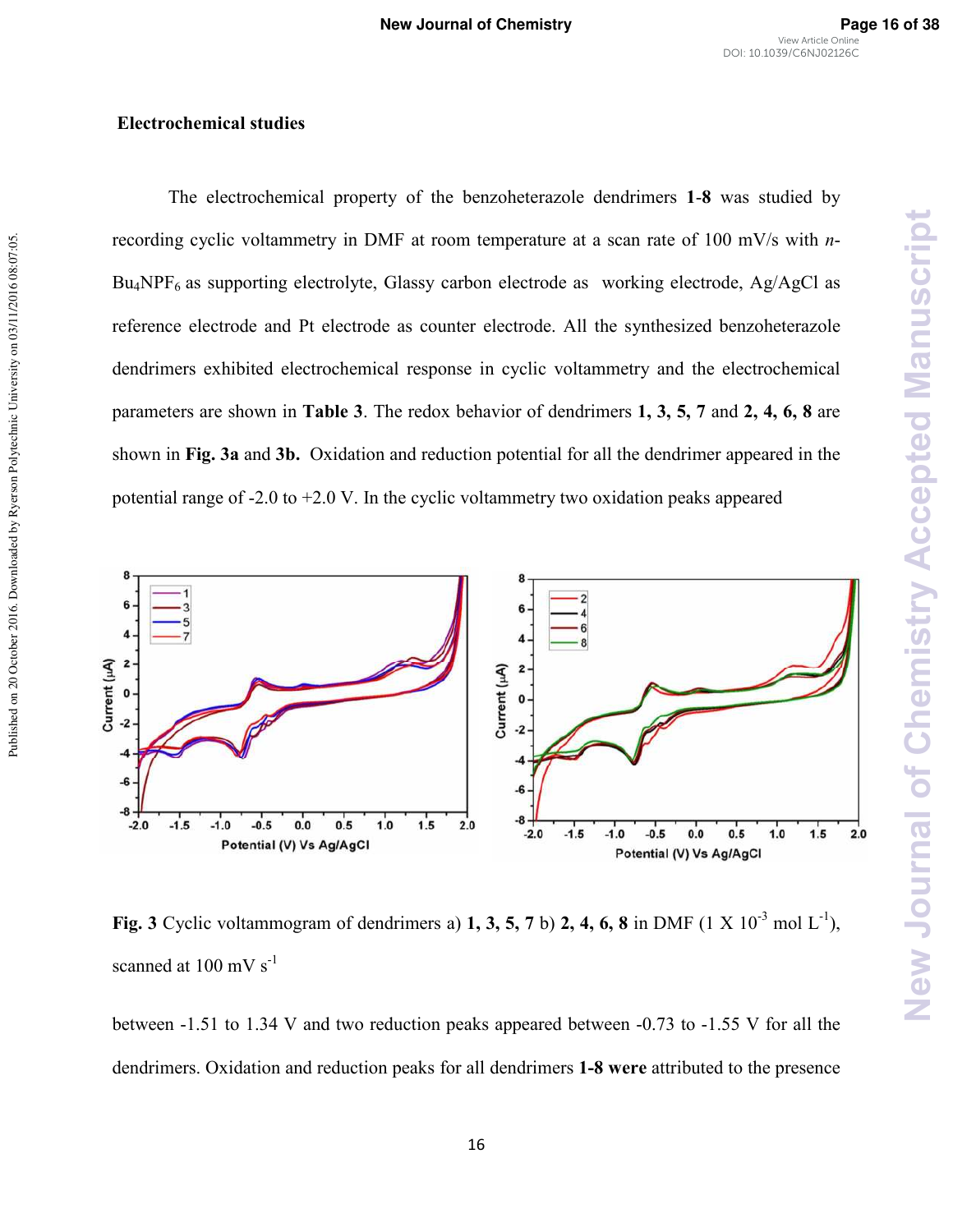Published on 20 October 2016. Downloaded by Ryerson Polytechnic University on 03/11/2016 08:07:05

of strong electron donating triphenylamine and electron withdrawing benzoheterazole groups. All the dendrimer exhibited the first oxidation potential, which is attributed to the oxidation of the triphenylamine core which is quasi reversible<sup>28</sup> and benzoheterazole can undergoes quasi reversible single electron transfer process in cathodic scan direction. From the cyclic voltammetry in **Fig. 3a** it is clear that on increasing the number of benzoxazole at periphery, the anodic peak potential which is shifted towards slightly higher positive potential in benzoxazole dendrimer **1**, **3**, **5** and **7** is due to the presence of triazole and heterocyclic ring. Dendrimers **1**, **3**, **5** and **7** showed a gradual increase is Epa from 1.20, 1.34, 1.23 and 1.34 V and Epc increases slightly from \*0.73, \*0.76, \*0.75 and \*0.81 V. For the benzothiazole dendrimers **2, 4, 6** and **8** there is no potential shift upon increasing the generation growth and anodic peak potential abruptly decreases which could be intramolecular interactions within benzothiazole moiety. The oxidation and reduction potential of the dendrimers from cyclic voltammetry provides strong evidence for the utility of the synthesized molecules in DSSC application.

| dendrimer      | $E_{pa}1(V)$ | $E_{pa}$ 2 (V) | $E_{\rm pc}$ 1 (V) | $E_{\rm pc}$ 2 (V) | $\Delta$ Ep1(V) | $\Delta$ Ep2 (V) |  |
|----------------|--------------|----------------|--------------------|--------------------|-----------------|------------------|--|
| $\mathbf 1$    | $-0.57$      | 1.20           | $-0.73$            | $-1.55$            | 0.16            | 2.75             |  |
| $\overline{2}$ | $-0.57$      | 1.23           | $-0.75$            | $-1.48$            | 0.18            | 2.71             |  |
| 3              | $-0.55$      | 1.34           | $-0.76$            | $-1.48$            | 0.21            | 2.82             |  |
| 4              | $-0.53$      | 1.22           | $-0.76$            | $-1.44$            | 0.23            | 2.66             |  |
| 5              | $-0.53$      | 1.23           | $-0.75$            | $-1.54$            | 0.22            | 2.77             |  |
| 6              | $-0.55$      | 1.14           | $-0.78$            | $-1.53$            | 0.23            | 2.67             |  |
| $\overline{7}$ | $-0.52$      | 1.34           | $-0.81$            | $-1.54$            | 0.29            | 2.88             |  |
| 8              | $-0.51$      | 1.26           | $-0.79$            | $-1.47$            | 0.28            | 2.73             |  |

**Table 3** Electrochemical parameters of dendrimers **1-8** in DMF (1 X  $10^{-3}$  mol L<sup>-1</sup>)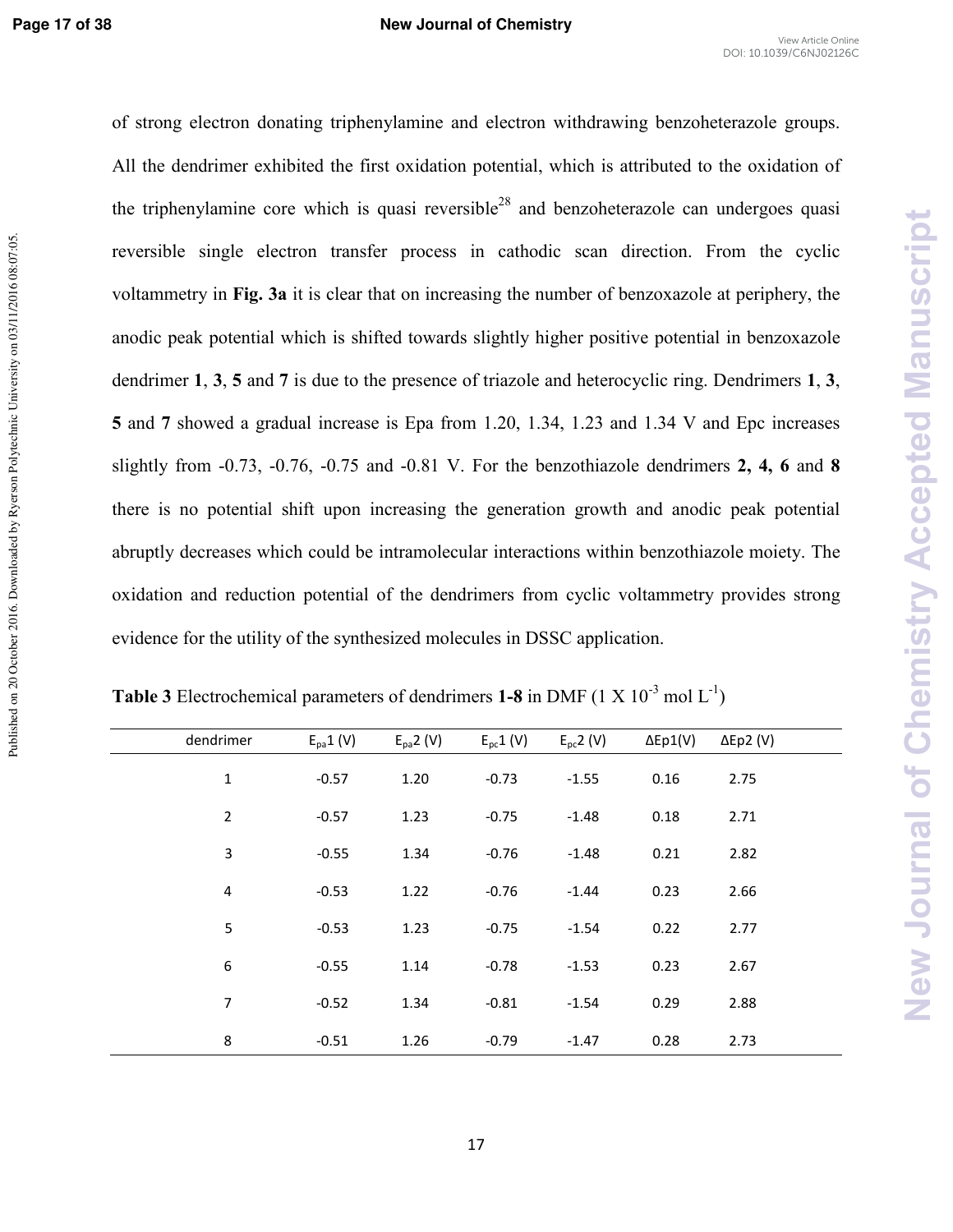New Journal of Chemistry Accepted Manuscript

#### **Theoretical calculations**

In order to characterize the optical and electronic properties, it is essential to examine the HOMOs, LUMOs, energy gaps and oscillator strength. To gain insight into the molecular structures and electron distribution, the geometries of the triphenylamine containing benzoheterazole unit were fully optimized and the density functional theory calculations was carried out employing the B3LYP/6-31G level with Gaussian 09 programme package.<sup>29</sup> Effect of the solvents was simulated by employing DFT calculations using the polarizable continuum model (PCM). As shown in **Fig. 4**, for the zeroth generation dendrimers **1**, **2**, **5** and **6** the excited state LUMO was only localized on a heterocyclic ring and also self charge transfer by the benzoheterazole group is observed. From the HOMO level of the zeroth generation dendrimers **1**, **2**, **5** and **6**, electron density is homogeneously distributed on the electron donor triphenylamine and triazole as linker system. However in the case of dendrimer **1** and **2,** the electron density is distributed to the withdrawing group of phenyl ring due to the conjugation between the phenyl rings in the core unit. It may imply that the planar benzoheterazole blocked by triphenylamine can make electron distribution of HOMO to the electron distribution of the LUMO. The well overlapped HOMO and LUMO orbitals on the linker triazole unit suggest the inductive or withdrawing electron tendency from triphenylamine donor unit to the benzoheterazole unit. Thus, the HOMO and LUMO excitation induced by light irradiation could move the excited electron distribution or charge transfer across the triazole bridge from donor unit to the acceptor unit.<sup>30</sup> The oscillator strength can also prove the charge transfer from donor to the periphery and the oscillator strength, excitation energy values support this observation. The frontier molecular orbital of the zeroth generation dendrimers reveals that HOMO\*LUMO excitation moves the electron density distribution from the donor triphenylamine to the acceptor benzoheterazole at the periphery through triazole bridging unit (**Table 4).**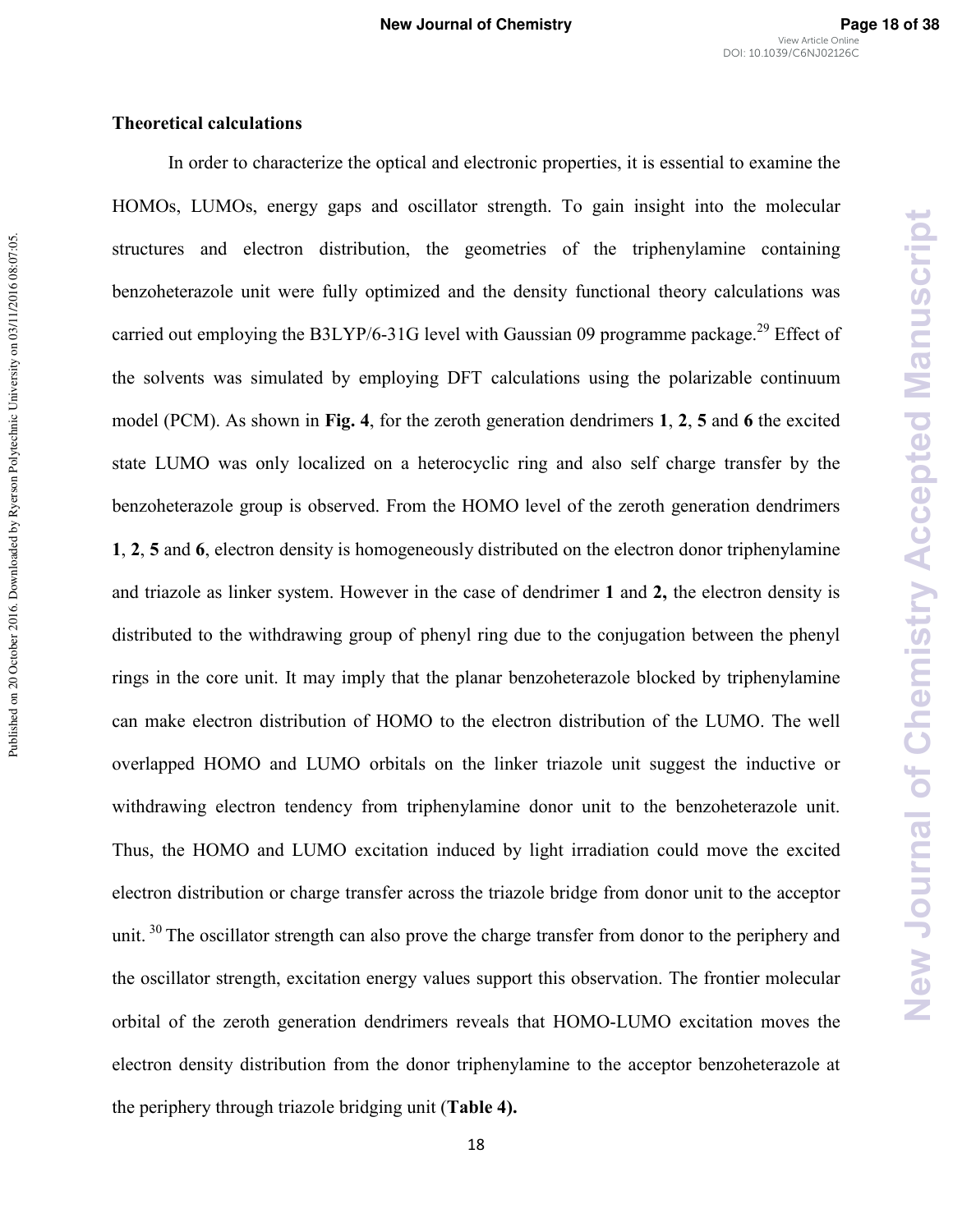

**Fig. 4** Frontier molecular orbitals (HOMO and LUMO) of benzoheterazole dendrimer **1, 2, 5** and **6** along with the orbital energies obtained at B3LYP/6-311+G(d,p)//6-31G(d,p).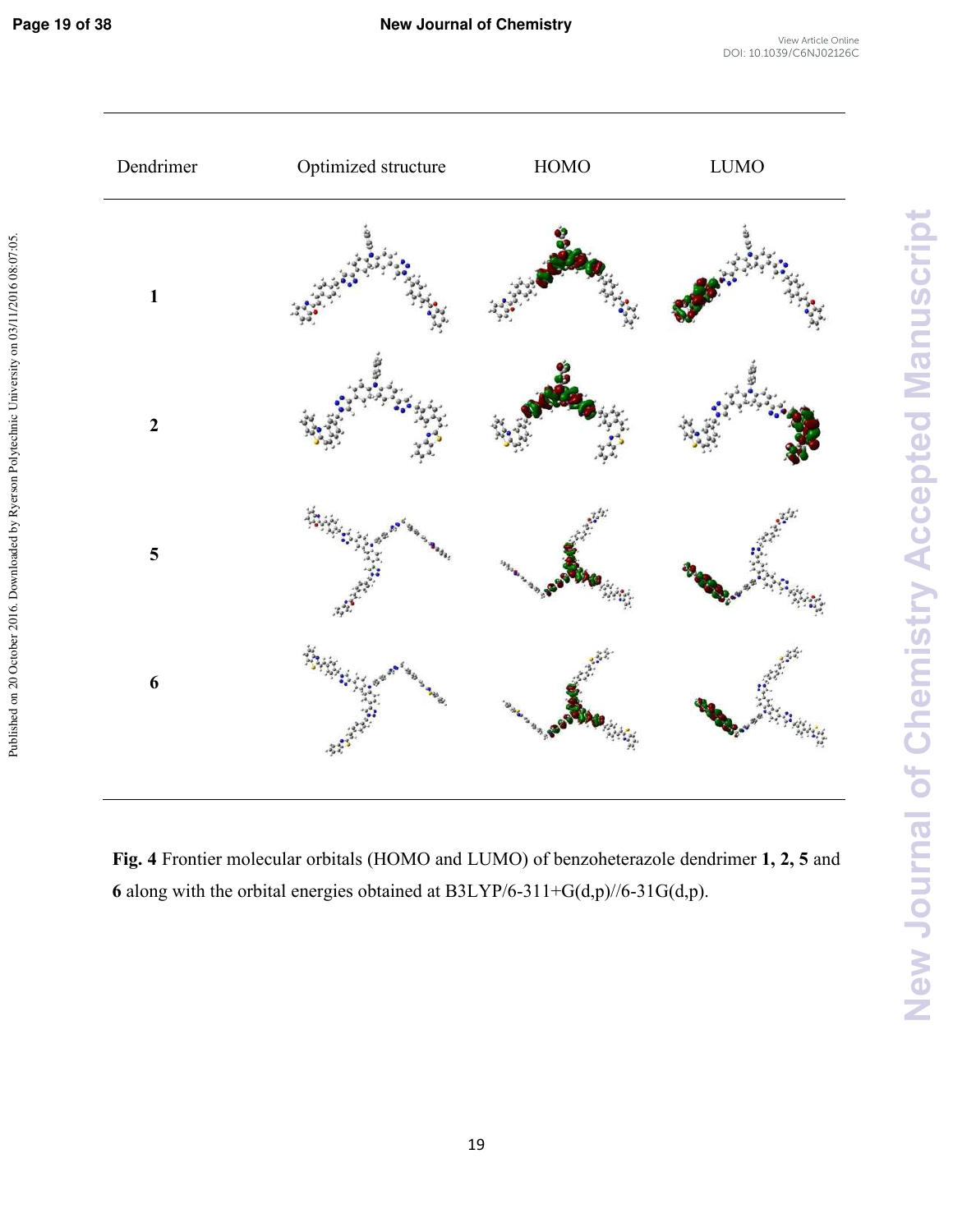| Dendrimer | $E_{HOMO}$ (eV) | $E_{LUMO}$ (eV) | $E_{\rm g}$ (eV) |
|-----------|-----------------|-----------------|------------------|
|           | $-5.02$         | $-2.09$         | 2.93             |
|           | $-5.02$         | $-2.13$         | 2.89             |
| 5         | $-5.00$         | $-2.08$         | 2.92             |
| o         | $-4.99$         | $-2.13$         | 2.86             |

**Table 4** Orbital energy levels of benzoheterazole dendrimer **1**, **2**, **5** and **6**

# **Dye Adsorption on TiO2 surface**

Published on 20 October 2016. Downloaded by Ryerson Polytechnic University on 03/11/2016 08:07:05.

Published on 20 October 2016. Downloaded by Ryerson Polytechnic University on 03/11/2016 08:07:05

The role of adsorption in device performance is based on the molecular volumes of the dendrimers. In donor-acceptor benzoheterazole dendrimers of higher generation the low efficiency is due to the total amount of dye absorbed on  $TiO<sub>2</sub>$  surface<sup>31</sup> which have a major influence on the solar cell performance and the summarized data are listed in **Table 5**. The higher generation dendrimers **3, 4, 7** and **8** can be bind with  $TiO<sub>2</sub>$  surface and hence molecular volume of dendrimer increases and also amount of dye absorbed on  $TiO<sub>2</sub>$  surface will play important role in solar cell performance in DSSCs. When the generation of the benzoheterazole dendritic acceptor increases the molecular volume of the dyes increase about 2 to 3-fold axis. It is clear that molecular volume or bulkiness of the acceptor moiety plays an important role in the dye uptake.<sup>32</sup> Upon increasing from lower to higher generation the molecular volume of acceptor unit increases and the amount of dye uptake decreases in benzoxazole dendrimers with the following order **1**  $(3.5 \times 10^{-6} \text{ mol cm}^{-2})$  > **5**  $(3.4 \times 10^{-6} \text{ mol cm}^{-2})$  > **3**  $(3.1 \times 10^{-6} \text{ mol cm}^{-2})$  > **6**  $(3.0 \times 10^{-6} \text{ mol cm}^{-2})$ mol cm<sup>-2</sup>) and also in the case of benzothiazole dendrimers the dye uptake gradually decrease in the following order **2** (3.3 × 10<sup>-6</sup> mol cm<sup>-2</sup>) > **6** (3.0 × 10<sup>-6</sup> mol cm<sup>-2</sup>) > **4** (3.0 × 10<sup>-6</sup> mol cm<sup>-2</sup>) > **8** (3.0 ×10\*6 mol cm−2). As a result in the higher generation dendrimers **3**, **4**, **7** and **8** the amount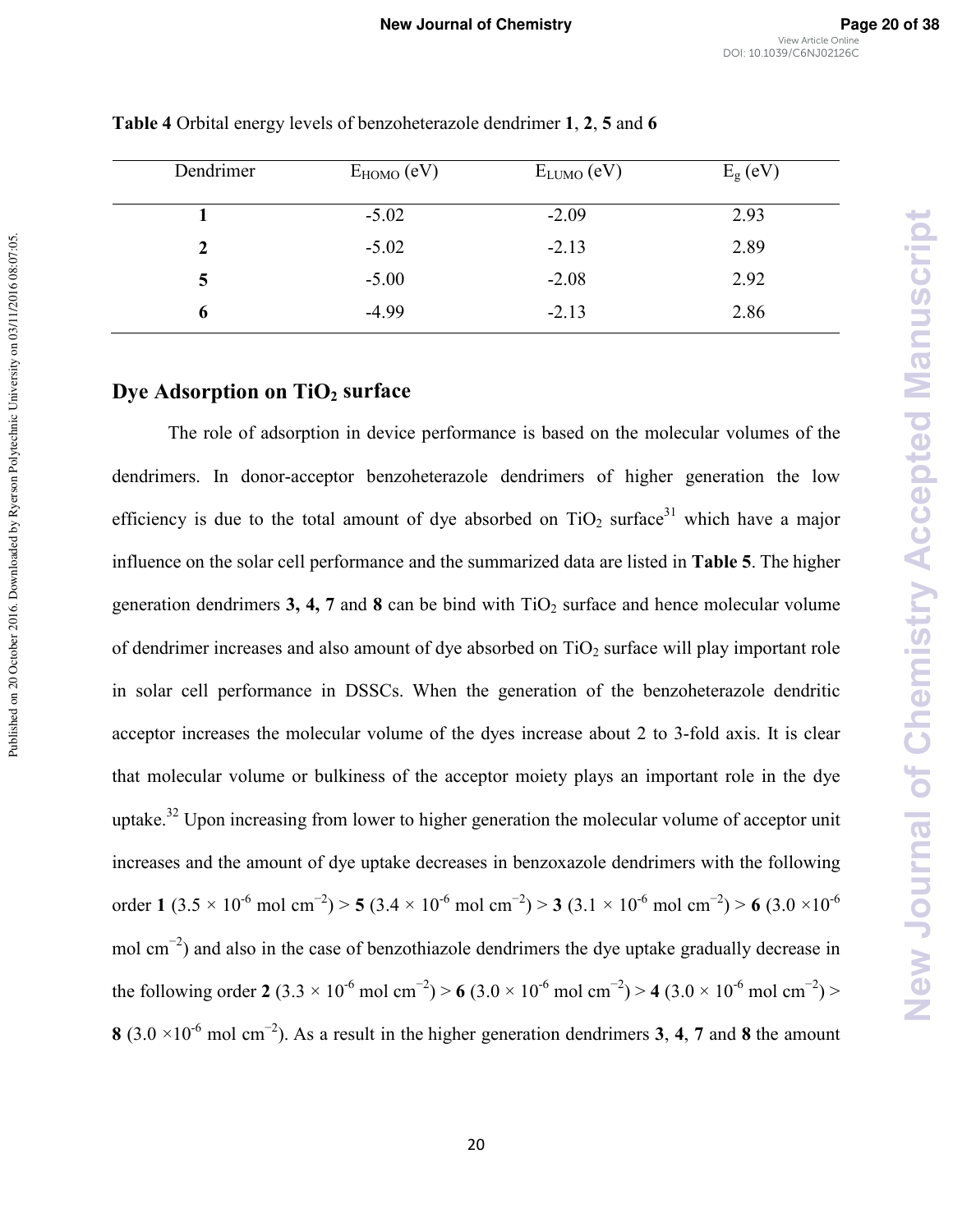Published on 20 October 2016. Downloaded by Ryerson Polytechnic University on 03/11/2016 08:07:05

of dye adsorption on  $TiO<sub>2</sub>$  surface is directly proportional to the high molecular volume of acceptor unit and weak intermolecular  $\pi$ -π interaction.

# **DSSC studies**

Dye sensitized solar cells appear to be highly promising alternatives to more expensive solar cell technologies. The organic nitrogenous compounds have influence on the efficiency of DSSCs which can be explained by the shift of the conduction band potential and the improvement of solar cell performance by the addition of dendrimer additive to the redox



Fig. 5 Current-voltage curves of DSSCs with dendrimer additives (a) 1, 3, 5, 7 (b) 2, 4, 6, 8 in both cases experiments were conducted under simulated solar light at 70 mW  $cm<sup>-2</sup>$ .

electrolyte.<sup>33</sup> Hence, we have planned and synthesized a new type of donor-acceptor triazole dendrimers **1-8** and employed them as additives in DSSCs. Fig. 5a and 5b shows the currentvoltage (J-V) curves for the undoped electrolyte system and the doped electrolyte system with the benzoheterazole dendrimers **1-8**. The photovoltaic performance of short-circuit current density (*Jsc*), the open-circuit voltage (*Voc*), and the fill factor and the electric energy efficiency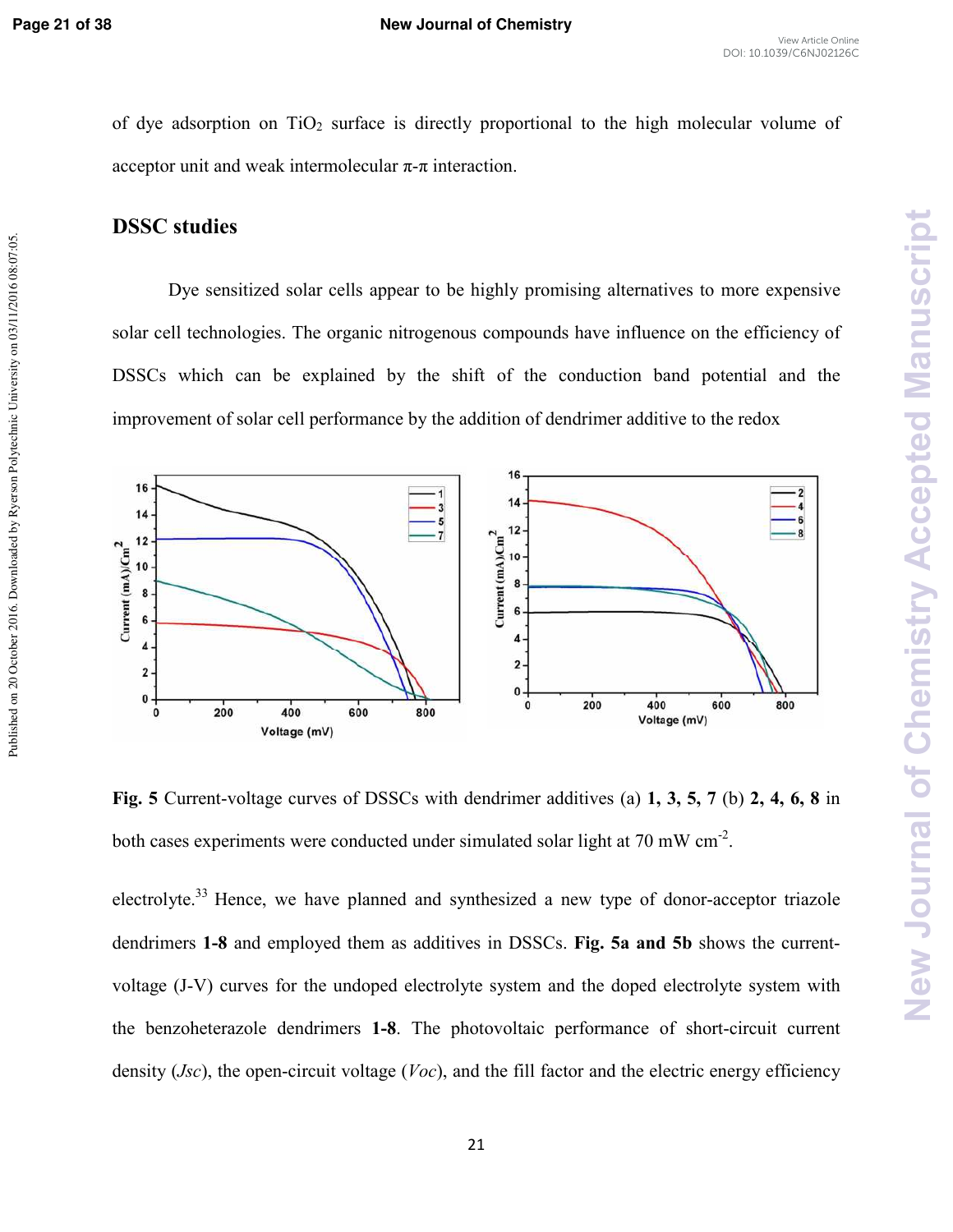(η) are summarized in **Table 5.** The present investigations mainly focus on the newly synthesized donor-acceptor triazole bridged dendrimers and the highest power conversion efficiency of **8.02** was observed when the dendrimer **1** was used as an additive in the DSSC. In donor-acceptor dendrimer system on increasing the generation the power conversion efficiency (η) decreases due to aggregation of the dendrimers on the  $TiO<sub>2</sub>$  surface which enhance considerably the degree of charge recombination between the injected electrons and the oxidized dendrimers.<sup>34</sup> The variation of *Voc* with increase in generation is mostly associated with charge recombination between the injected electrons in the positive shift of the conduction band and electron acceptor in the electrolyte interface.<sup>35</sup> The open circuit current density increases with increasing generation and the power conversion efficiency gradually decreases with benzoxazole dendrimers **1**, **3**, **5** and **7** when used as additive which could be due to back electron transfer to the semiconductor-electrolyte interface.<sup>36</sup> In the case of benzothiazole dendrimers  $2, 4, 6$  and  $8$ the *Voc* decreases with increasing generation and the power conversion efficiency increases due to cation regeneration and reduce the back current, delocalizing  $\pi$ -electrons on the conjugated donor moiety and the bridged triazole can generate more excited electrons under the same light excitation.<sup>37</sup> It is very clear that the photovoltaic performances of the DSSCs can be affected by increasing the generation growth. The number of acceptor unit increases while increasing the generation and the secondary transition progressively gains intensity and shifts to lower energy due to charge transfer from the central donor unit to the two distinct couples of branches which are simultaneously involved in the excitation. An increased dark current by planar organic molecules has been observed by Snaith et al.<sup>38</sup> The formation of  $\pi$ -stacked aggregation and selfquenching are the major factors for low conversion efficiency of DSSC.<sup>39</sup> The aggregation of the dendrimers may lead to intermolecular quenching or molecules residing in the system that are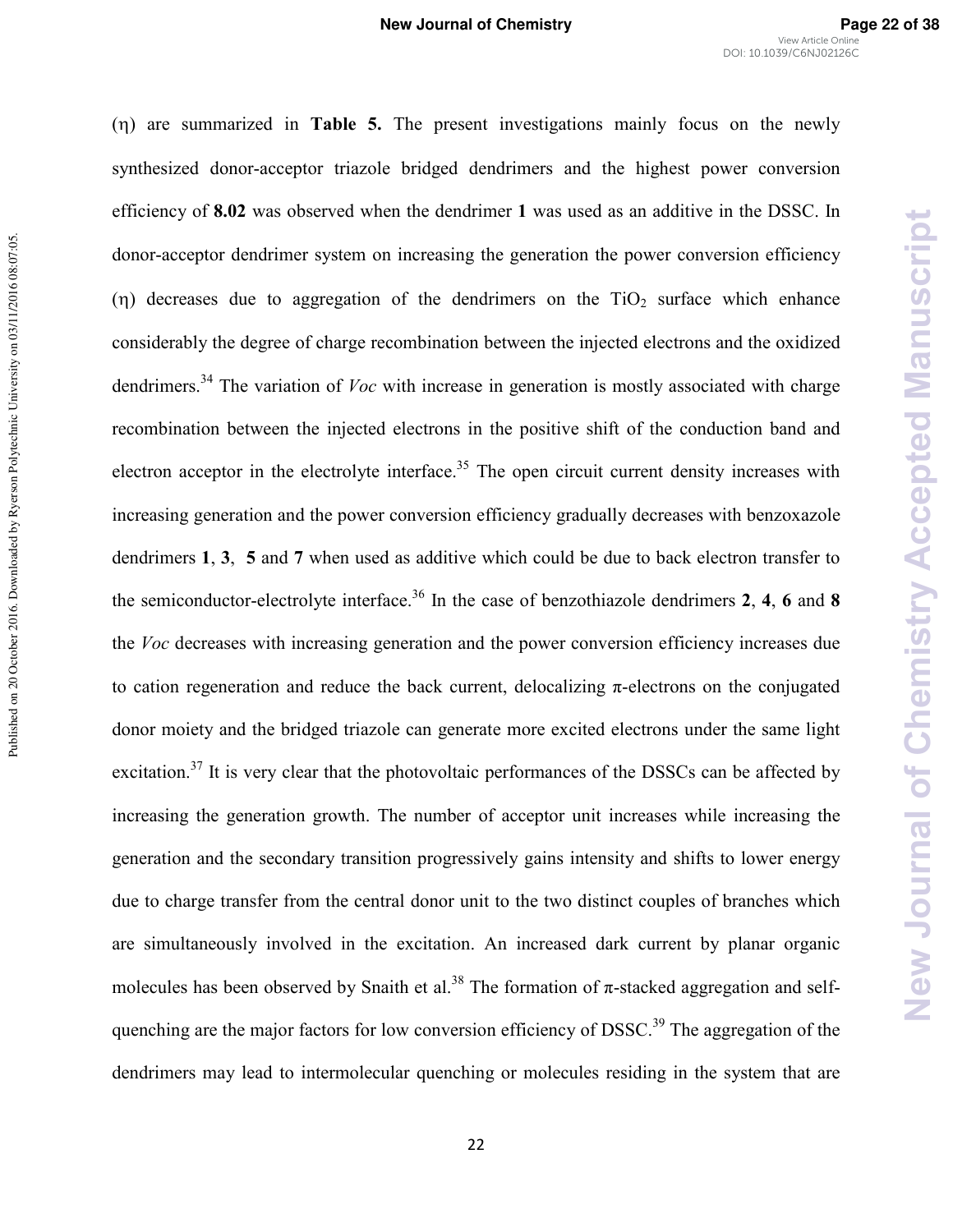Published on 20 October 2016. Downloaded by Ryerson Polytechnic University on 03/11/2016 08:07:05

not attached to the semiconductor surface.<sup>40</sup> Therefore, when the dendrimers are anchored on the surface of  $TiO<sub>2</sub>$ , the LUMO centered on the anchoring moiety should enhance the orbital overlap with the titanium 3d orbital and subsequently favor the electron injection to the conduction band of TiO<sub>2</sub>.

**Table 5** Photovoltaic performances of DSSCs with doped as well as undoped benzoheterazole dendrimers 1-8 in the electrolyte system  $(I/I_3)$  under illumination of 70 mW cm<sup>-2</sup> at AM 1.5 with N719 dye.

| <b>DSSC</b> configurations | $V_{OC}$<br>(mV) | $J_{SC}$<br>$(mA cm-2)$ | Fill<br>Factor<br>(FF) | Efficiency<br>$(\eta)$ $(\%)$ | Dye loading<br>(moles $cm^{-2}$ ) |
|----------------------------|------------------|-------------------------|------------------------|-------------------------------|-----------------------------------|
| $TiO2/N719/LiI/I2/Pt$      | 792              | 8.18                    | 0.39                   | 3.60                          | $3.2 \times 10^{-6}$              |
| $TiO_2/N719/LiI/I_2/1/Pt$  | 764              | 16.20                   | 0.45                   | 8.02                          | $3.5 \times 10^{-6}$              |
| $TiO2/N719/LiI/I2/2/Pt$    | 791              | 5.94                    | 0.67                   | 4.51                          | $3.3 \times 10^{-6}$              |
| $TiO2/N719/LiI/I2/3/Pt$    | 801              | 5.85                    | 0.59                   | 3.97                          | $3.1 \times 10^{-6}$              |
| $TiO2/N719/LiI/I2/4/Pt$    | 774              | 14.19                   | 0.45                   | 6.80                          | $3.0 \times 10^{-6}$              |
| $TiO2/N719/LiI/I2/5/Pt$    | 745              | 12.21                   | 0.59                   | 7.63                          | $3.4 \times 10^{-6}$              |
| $TiO2/N719/LiI/I2/6/Pt$    | 731              | 7.87                    | 0.70                   | 5.80                          | $3.0 \times 10^{-6}$              |
| $TiO2/N719/LiI/I2/7/Pt$    | 811              | 8.95                    | 0.32                   | 3.22                          | $2.9 \times 10^{-6}$              |
| $TiO2/N719/LiI/I2/8/Pt$    | 757              | 7.87                    | 0.67                   | 5.70                          | $3.0 \times 10^{-6}$              |

**Electrochemical impedance spectroscopy** 

Electrochemical impedance spectroscopy (EIS) is performed to elucidate the interfacial charge recombination processes in DSSCs based on the eight dendrimer additives under dark condition. The Nyquist plot for dendrimer **18** are shown in **Fig. 6a and 6b** and the corresponding data are listed in **Table 6**. The Nyquist plots have two semicircles and the larger semicircle at lower frequencies indicates charge recombination resistance at the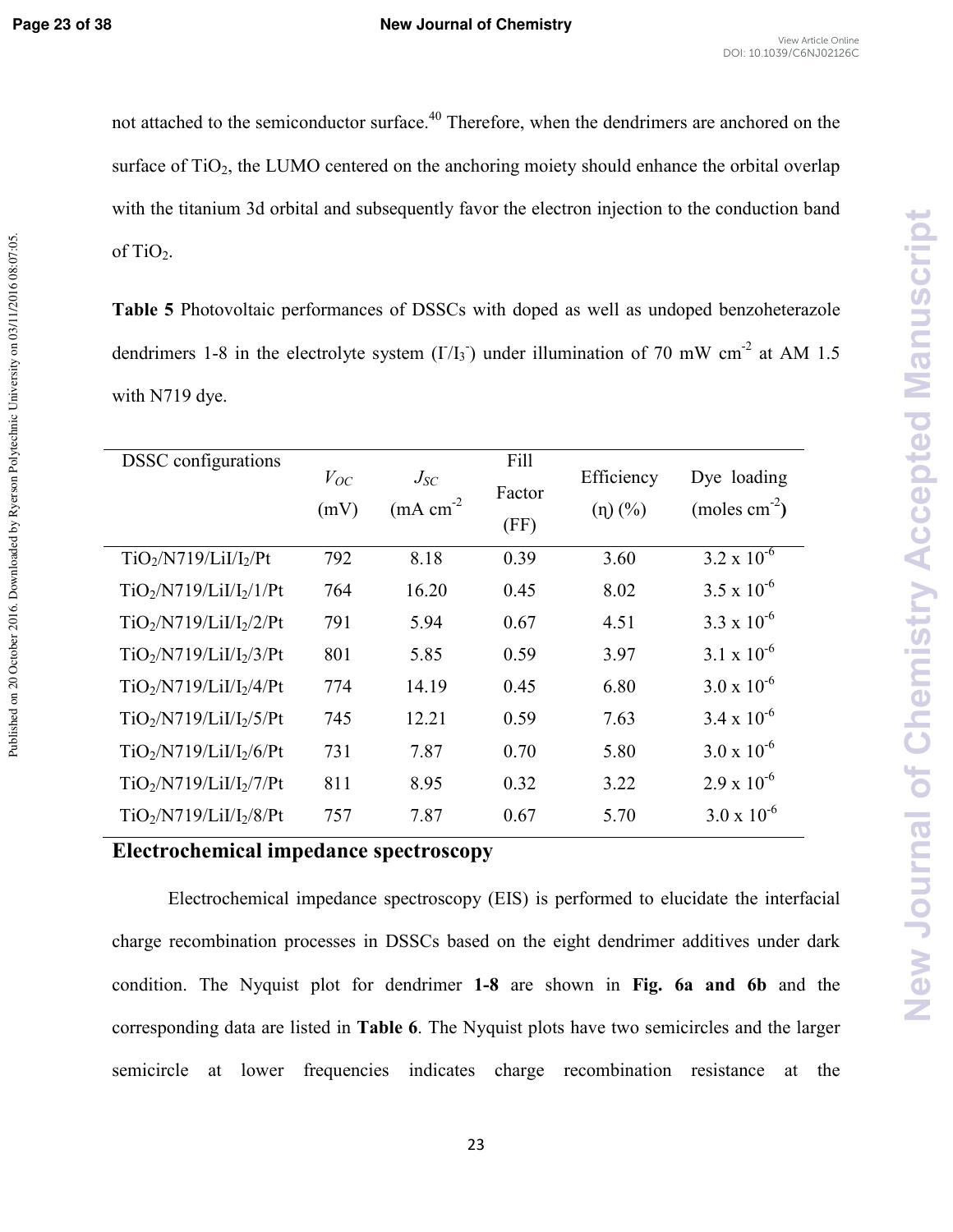New Journal of Chemistry Accepted Manuscript

TiO2/dendrimer/electrolyte interface, while the smaller semicircle at higher frequencies corresponds to the charge recombination processes at the Pt/electrolyte interface. The large semicircles, which indicate that charge transfer behavior between  $TiO<sub>2</sub>$  and dendrimer electrolytes was significantly due to the increasing surface moiety for higher generation dendrimer.<sup>41</sup> As shown in Fig. 6a and 6b that the radius of the larger semicircle increases for lower generation dendrimers in the order of  $1 > 5 > 6 > 2$  indicating that the charge recombination resistance gradually increases in zeroth generation dendrimer compared with that of the higher generation dendrimer. The  $R_{CT}$  values of benzoxazole dendrimer shows charge transfer resistance for dendrimers in the following order 1 (71.2  $\Omega$ ) > 5 (56.5  $\Omega$ ) > 3 (38.6  $\Omega$ ) > 7 **(16.2**  $\Omega$ **)** and also the benzothiazole dendrimer exhibited charge transfer resistance in the following order 2 (13.5  $\Omega$ ) > 6 (25.3  $\Omega$ ) > 4 (46.4  $\Omega$ ) > 8 (21.7  $\Omega$ ). The low R<sub>CT</sub> value indicates the high charge loss in the  $TiO<sub>2</sub>/electrolyte interface$  and also faster charge recombination and a larger dark current.<sup>42</sup> The large value of  $R_{CT}$  indicates more effective suppression of the recombination of the injected electron with  $I/I_3$  in the electrolyte.<sup>43</sup> Zeroth generation dendrimers **1, 2, 5,** and 6 shows a significantly larger charge recombination resistance  $(R<sub>CT</sub>)$ value than the higher generation dendrimers, implying small charge recombination at the TiO2/electrolyte interface, with a consequent high Voc for the lower generation dendrimers with



24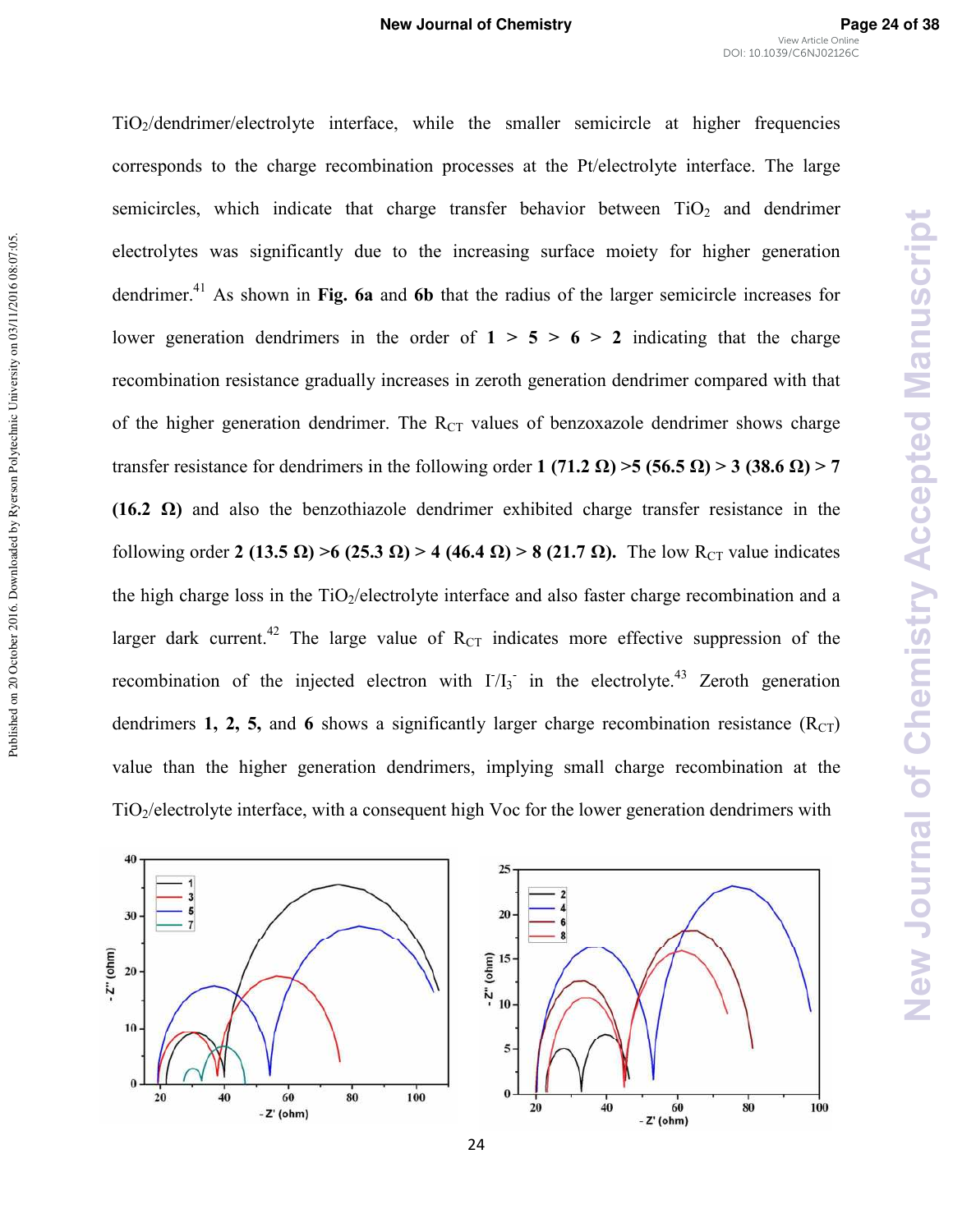Published on 20 October 2016. Downloaded by Ryerson Polytechnic University on 03/11/2016 08:07:05

**Fig. 6** Electrochemical impedance spectra (Nyquist plot) of the DSSCs a) **1, 3, 5, 7** b) **2, 4, 6, 8** fabricated using with dendrimers measured under dark conditions.

the following order of decreasing Voc is  $1$  (764 mV)  $> 5$  (745 mV)  $> 6$  (731 mV). The recombination rate caused by backward electron transfer was estimated using the Bode-phase spectra for the DSSCs, as shown in **Fig. 7a** and **7b** and the electron lifetime calculated are shown in **Table 6**. The EIS bode plot exhibits two Bode frequency peaks for electron transfer at the TiO2/dendrimer/electrolyte interface and redox charge transfer at the counter electrode. The peak frequency at the lower frequency region is related to the charge recombination rate and the reciprocal is regarded as electron lifetime. The peak at lower frequency corresponds to the large semicircle in the Nyquist plot of dendrimer which is shifted to higher frequency when the molecular volume of higher generation dendrimer increases. On increasing the dendritic



**Fig. 7** Electrochemical impedance spectra (Bode plot) of the DSSCs a) **1, 3, 5, 7** b) **2, 4, 6, 8** fabricated using with dendrimers measured under dark conditions.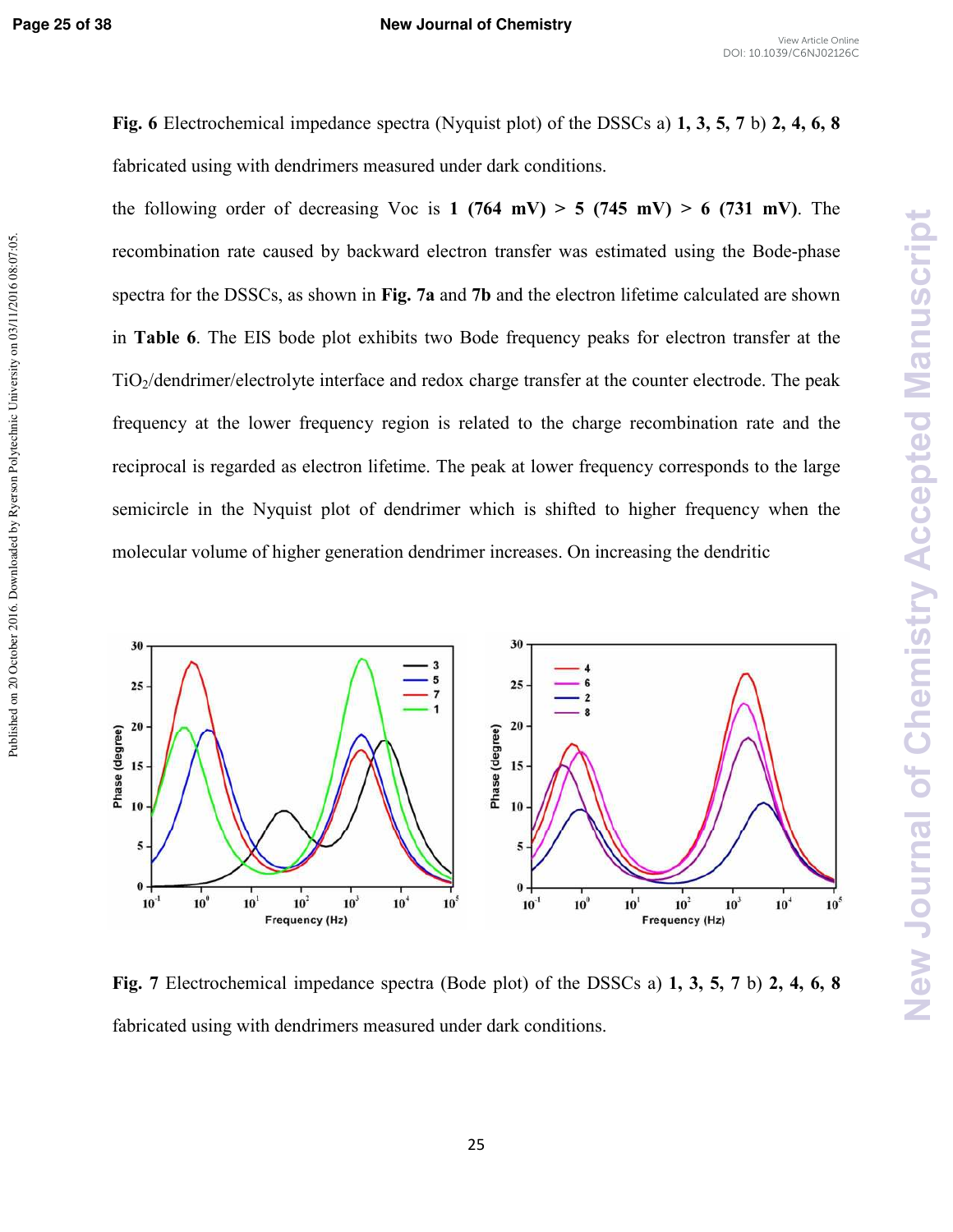generation the electron lifetime gradually decrease<sup>44</sup> which shows that dendrimer 2 (4.8 ms)  $> 6$  $(2.2 \text{ ms})$  > 4 (1.6 ms) > 8 (1.4 ms). For the benzothiazole dendrimers 2, 4, 6 and 8, the electron recombination to the  $I_3$ <sup>-</sup> ions enhance the electron lifetime to confirm the better DSSCs performance. The high molecular volume of dendrimers **3, 4, 7** and 8 could not prevent the  $I_3$ <sup>-</sup> ions reaching the  $TiO<sub>2</sub>$  surface, thus leading to the enlarged charge recombination or dark current and shortened electron life time.<sup>45</sup> It is believed that with maximum amount of dye adsorbed on  $TiO<sub>2</sub>$  film and more number of benzoheterazole units in higher generation appear to raise the chances of the electrolyte being close to the  $TiO<sub>2</sub>$  surface.

**Table 6** Parameters obtained by fitting the electrochemical impedance spectra of the DSSCs with dendrimers 1-8.

Published on 20 October 2016. Downloaded by Ryerson Polytechnic University on 03/11/2016 08:07:05.

Published on 20 October 2016. Downloaded by Ryerson Polytechnic University on 03/11/2016 08:07:05

| dendrimers              | $R_S(\Omega)$ | $R_{\text{CT1}}(\Omega)$ | $R_{CT2}(\Omega)$ | $C_1(\mu F)$ | $C_2(\mu F)$ | $\tau_n$ (ms) |
|-------------------------|---------------|--------------------------|-------------------|--------------|--------------|---------------|
|                         |               |                          |                   |              |              |               |
| $TiO2/N719/LiI/I2/Pt$   | 18.6          | 6.94                     | 8.14              | 6.85         | 516          | 4.2           |
| $TiO2/N719/LiI/I2/1/Pt$ | 21.9          | 71.2                     | 18.2              | 5.61         | 76.1         | 1.3           |
| $TiO2/N719/LiI/I2/2/Pt$ | 22.7          | 13.5                     | 10.2              | 15.4         | 473          | 4.8           |
| $TiO2/N719/LiI/I2/3/Pt$ | 19.4          | 38.6                     | 18.6              | 4.33         | 75.6         | 1.4           |
| $TiO2/N719/LiI/I2/4/Pt$ | 20.3          | 46.4                     | 32.8              | 7.16         | 43.8         | 1.4           |
| $TiO2/N719/LiI/I2/5/Pt$ | 19.2          | 56.5                     | 35.1              | 9.04         | 45.3         | 1.5           |
| $TiO2/N719/LiI/I2/6/Pt$ | 20.0          | 25.3                     | 36.6              | 5.74         | 61.7         | 2.2           |
| $TiO2/N719/LiI/I2/7/Pt$ | 18.0          | 16.2                     | 13.2              | 2.91         | 330          | 4.3           |
| $TiO2/N719/LiI/I2/8Pt$  | 23.3          | 21.7                     | 31.8              | 15.6         | 51.9         | 1.6           |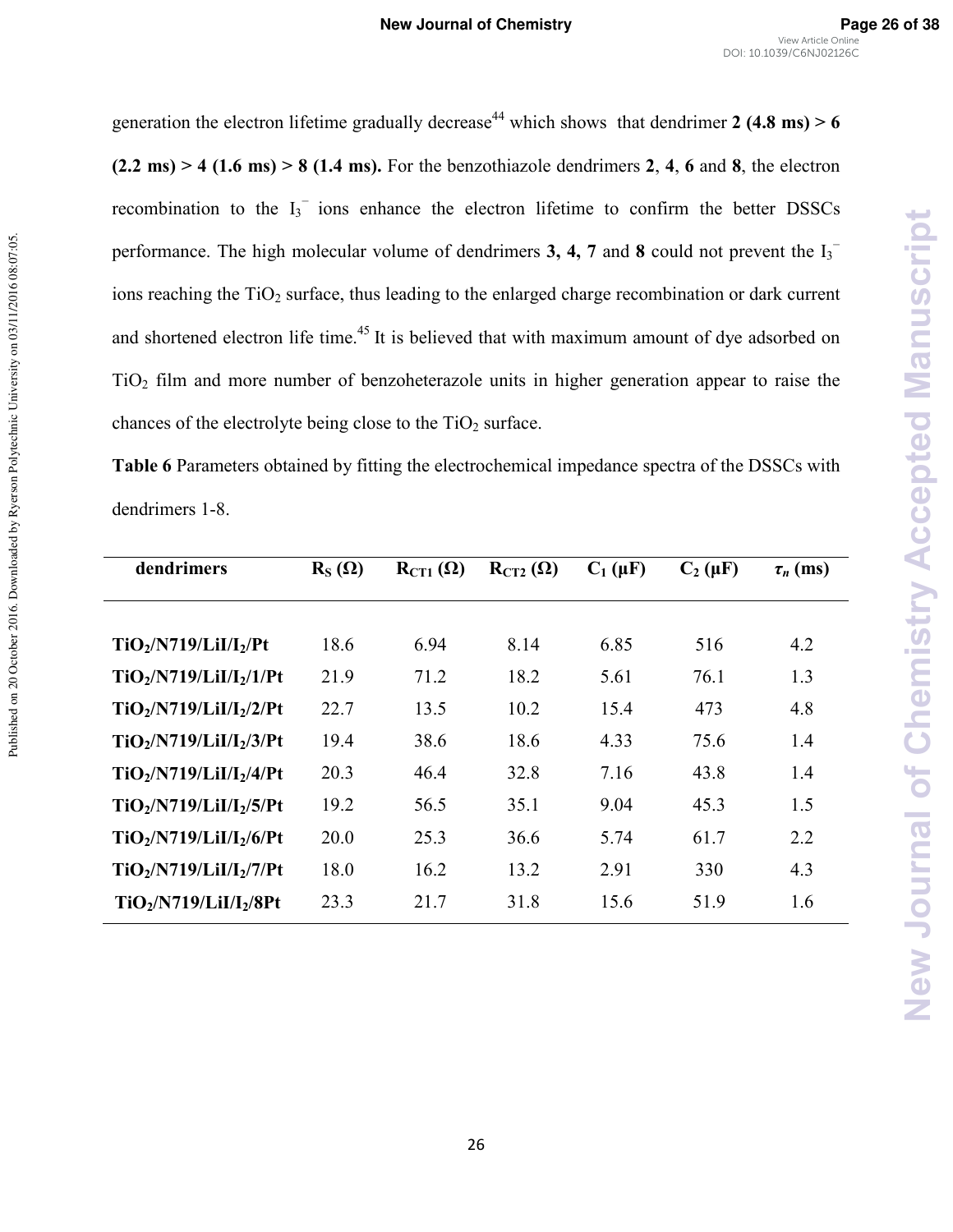New Journal of Chemistry Accepted Manuscript

# **Conclusions**

In conclusion, triphenylamine cored dendrimers with benzoheterazole surface unit and triazole bridging unit were synthesized in high yields by convergent synthetic strategy via click chemistry approach. All the dendrimers exhibited excellent optical and electrochemical properties. The cyclic voltammetric studies reveal that the triphenylamine core unit showed quasireversible behavior. Zeroth generation dendrimers **1** and **5** exhibited better power conversion efficiency of **8.0 %** and **7.6 %,** respectively, when used as additives in DSSC than the control (N719 dye/LiI/I<sub>2</sub>) as well as other benzoheterazole dendrimers are used as additives. DSSCs studies clearly revealed that as the number of benzoheterazole and triazole units increases from the zeroth to the first generation dendrimers, the DSSCs performance decreases due to aggregation and back electron transfer to the conduction band of  $TiO<sub>2</sub>$ . The density functional theory is also supported by optical, electrochemical as well as DSSCs studies. Further studies to increases the efficiency in DSSCs with benzoheterazole dendrimers as additives is underway.

## **Experimental Section**

#### **General Information**

All the reagents and solvents were obtained from Sigma Aldrich, Alfa Aesar, Merck and Avra chemical companies. The known products were identified by the comparison of their melting points and spectral data is already reported in the literature. Melting points were uncorrected and were determined using Toshniwal melting point apparatus by the open capillary tube method. The UV-Vis spectra were recorded on a Hitachi U-3210 spectrophotometer. The emission spectra were recorded on a HORIBA JOBIN YVON Fluoromax-4 spectrophotometer.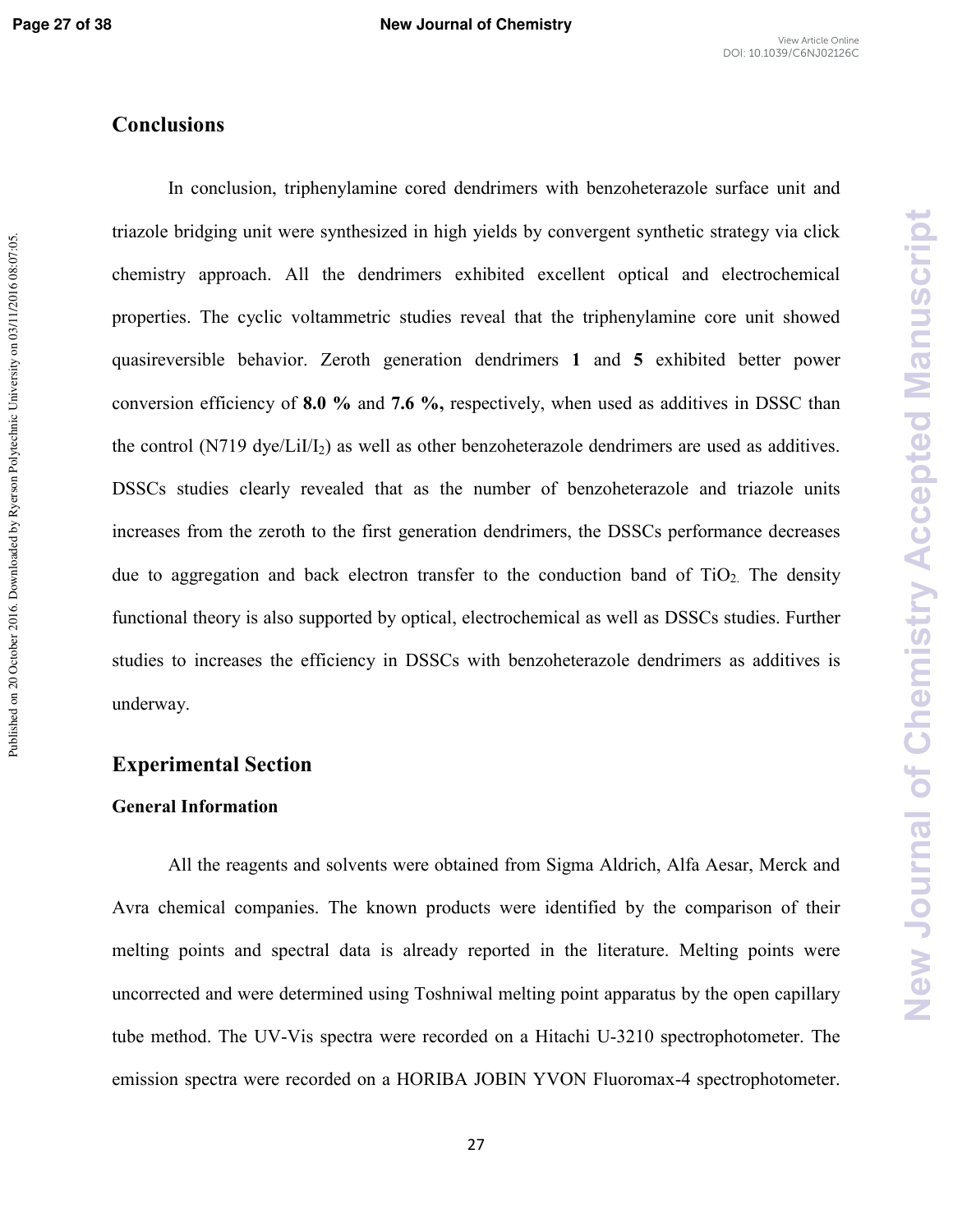The <sup>1</sup>H and <sup>13</sup>C NMR spectra were recorded on a Bruker 300 MHz NMR spectrometer. The chemical shifts are reported in ppm  $(\delta)$  with TMS as an internal standard and the coupling constants (*J*) are expressed in Hz. Elemental analyses were performed on a Perkin-Elmer 240B elemental analyzer. Electrochemical studies were carried out on a CH Instrument electrochemical analyzer. Electrospray ionization mass spectrometry (ESI-MS) spectra were measured with a LCQ AD mass spectrometer. The Gaussian 09 package was used for Density functional theory (DFT) calculations and their using the polarizable continuum model (PCM). Current-voltage (I-V) measurement was performed using Metrohm Autolab 302N potentiostat/galvanostat with FRA32M module controlled by NOVA 1.10 software.

#### **Fabrication and Characterization of DSSCs**

The nanocrystalline  $TiO<sub>2</sub>$  photoelectrode was prepared as described earlier.<sup>46</sup> The prepared  $TiO<sub>2</sub>$  electrodes were immersed in a 1mM solution of the sensitized dye Ditetrabutylammonium cis-bis(isothiocyanato)bis(2,2′-bipyridyl-4,4′-dicarboxylato)ruthenium(II) (N719 dye) in absolute ethanol for one day. The dye coated photoelectrode was washed, dried and immediately used for the measurement of solar cell performance. A sandwich type photoelectrochemical cell was used, which was composed of a dye-coated  $TiO<sub>2</sub>$  photoanode. Platinum coated fluorinated tin oxide (FTO) acted as a counter electrode. The electrolyte solution was injected into the space between photoanode and counter electrode. The electrolyte solution was composed of lithium iodide (LiI,  $0.1 \text{ M}$ ); iodine (0.01 M), and dendrimer (0.1 mM) additives in 10 mL DMF solvent. The photovoltaic properties were measured under simulated solar light at 70 mWcm.<sup>-2</sup> Current-voltage (J-V) measurement was performed using Metrohm Autolab 302N potentiostat/galvanostat with FRA32M module controlled by NOVA 1.10 software. The apparent cell area of the TiO<sub>2</sub> photoelectrode was 1 cm<sup>2</sup> (1 cm X 1 cm).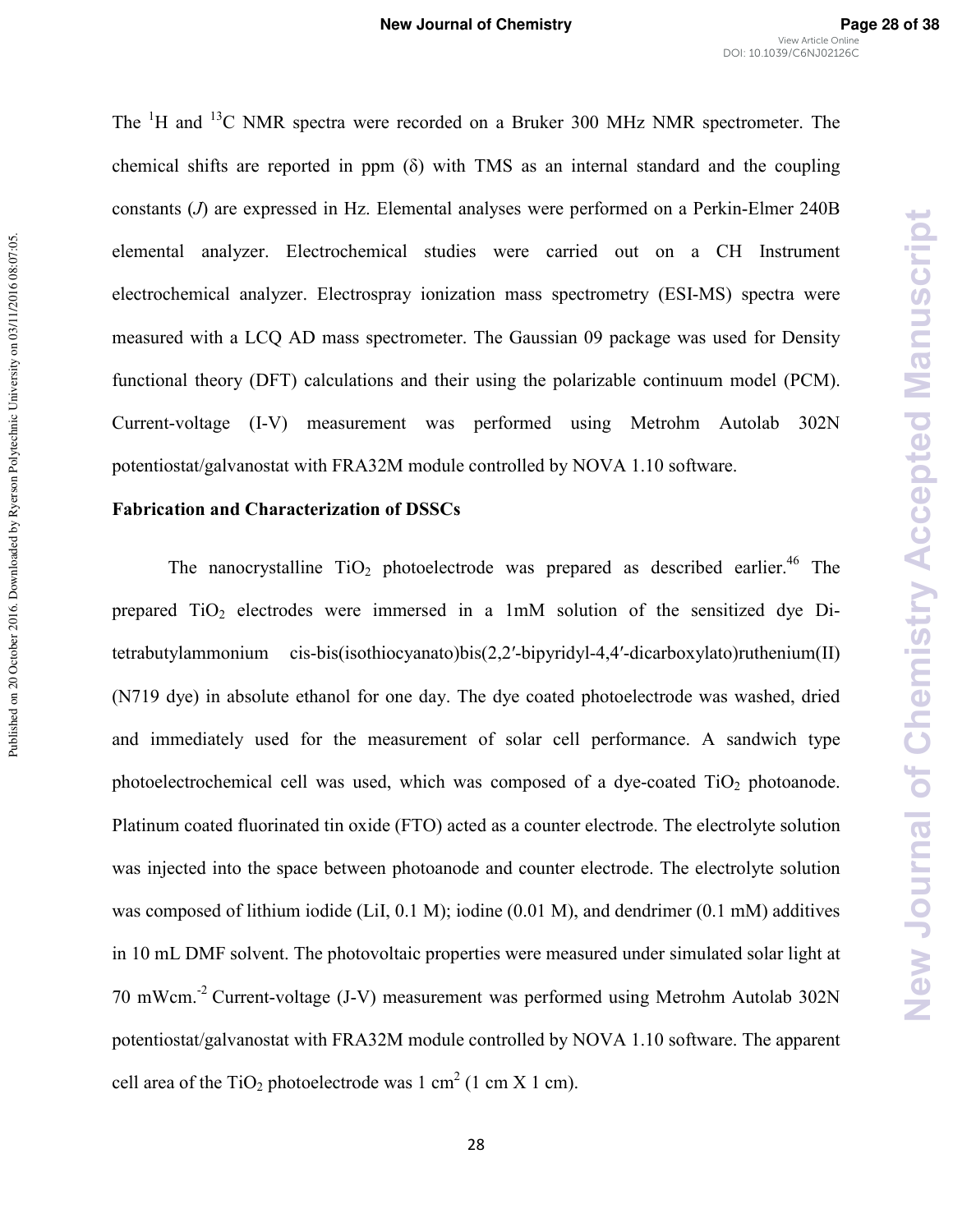Published on 20 October 2016. Downloaded by Ryerson Polytechnic University on 03/11/2016 08:07:05

#### **General procedure for zeroth generation dendrimers**

A mixture of diyne 25 and triyne 26 (1.0 equiv.) and 2-(4-(azidomethyl)phenyl)benzoheterazole **13** and **14** (2.2 equiv./ 3.3 equiv.) was dissolved in a mixture of THF and  $H_2O$  (1:1; 20 mL) and sodium ascorbate (10 mol%) was added followed by the addition of  $CuSO<sub>4</sub>5H<sub>2</sub>O$  (5 mol%). The reaction mixture was stirred overnight at room temperature. The residue obtained after evaporation of the solvent was washed thoroughly with water and dissolved in CHCl<sub>3</sub> (3 x 100 mL). The organic layer was washed with water (200 mL) and brine (50 mL), dried over  $Na<sub>2</sub>SO<sub>4</sub>$  and then solvent was evaporated to give the crude triazole product, which was purified by column chromatography  $(SiO<sub>2</sub>)$  with CHCl<sub>3</sub> or CHCl<sub>3</sub>-MeOH as eluent to give the corresponding to the triazole dendrimers.

#### **Dendrimer 1**

Yield: 65%; mp: 250-254 °C; <sup>1</sup>H NMR (300 MHz, CDCl<sub>3</sub>):  $\delta_H$  5.60 (s, 4H); 7.05 (s, 2H); 7.10 (d, J = 2.4 Hz, 4H); 7.13 (s, 3H); 7.26 (d, *(* = 15.6 Hz, 2H); 7.33 (d, *(* = 7.5 Hz, 8H); 7.53 (t,  $J = 5.1$  Hz, 2H); 7.60 (d,  $J = 8.1$  Hz, 4H); 7.63 (s, 2H); 7.67 (d,  $J = 8.7$  Hz, 2H); 7.71 (t,  $J = 4.2$ Hz, 3H); 7.77 (d,  $J = 16.5$  Hz, 2H). <sup>13</sup>C NMR (75 MHz, CDCl<sub>3</sub>): δc 53.8, 109.0, 110.3, 114.9, 118.9, 123.4, 124.0, 124.6, 124.7, 124.8, 125.4, 126.7, 128.1, 128.5, 129.4, 135.7, 136.2, 138.2, 142.1, 147.1, 147.5, 148.1, 150.4, 162.4. ESI-MS m/z 846  $[M + H]^{+}$ . Anal.Calcl.for C<sub>54</sub>H<sub>39</sub>N<sub>9</sub>O<sub>2</sub>: C, 76.67; H, 4.65; N, 14.90. Found: C, 75.68; H, 4.73; N, 14.79%.

#### **Dendrimer 2**

Yield: 70%; mp: 258-260 °C; <sup>1</sup>H NMR (300 MHz, CDCl<sub>3</sub>):  $\delta_H$  5.59 (s, 4H); 7.04 (t, *J* = 7.2 Hz, 1H); 7.11 (d,*(* = 8.7 Hz, 6H); 7.26 (d, *(* = 15.6 Hz, 4H); 7.33 (d, *(* = 7.8 Hz, 4H); 7.36 (s, 1H); 7.43 (t, *(* = 7.5 Hz, 3H); 7.52 (d, *(* = 11.1 Hz, 3H); 7.59 (d, *(* = 8.1 Hz, 4H); 7.63 (s, 2H);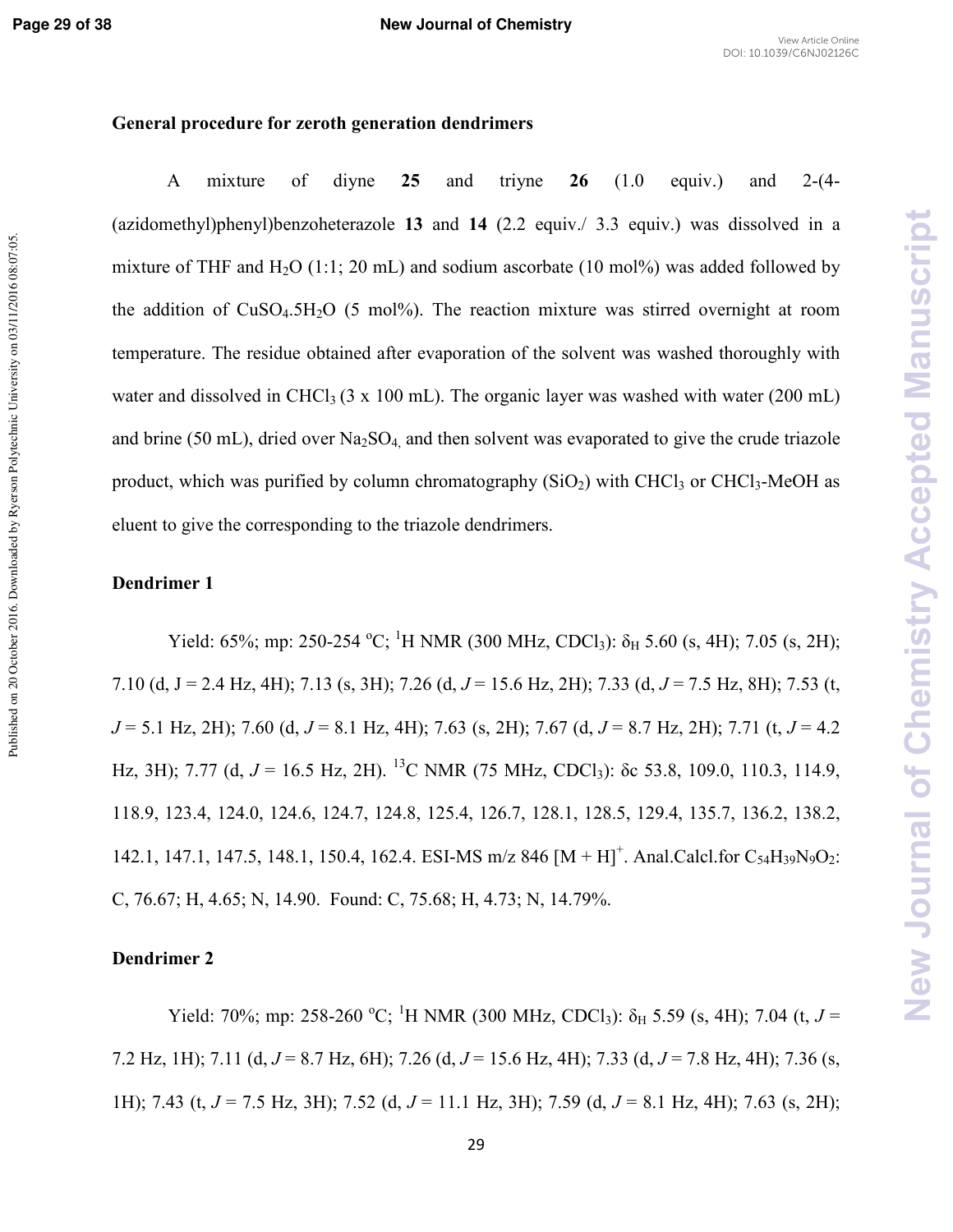7.68 (d, *(* = 8.4 Hz, 4H); 7.86 (d, *(* = 7.8 Hz, 2H); 8.00 (d, *(* = 8.1 Hz, 2H). <sup>13</sup>C NMR (75 MHz, CDCl3): δc 53.8, 118.9, 121.5, 123.0, 123.1, 124.0, 124.7, 124.8, 125.5, 126.4, 126.7, 128.0, 128.5, 129.4, 129.4, 134.4, 135.8, 135.9, 136.4, 147.1, 147.5, 148.1, 153.8, 166.5. ESI-MS m/z 878  $[M + H]$ <sup>+</sup>. Anal.Calcl.for C<sub>54</sub>H<sub>39</sub>N<sub>9</sub>S<sub>2</sub>: C, 73.86; H, 4.48; N, 14.36. Found: C, 73.76; H, 4.56; N, 14.28%.

#### **Dendrimer 5**

Published on 20 October 2016. Downloaded by Ryerson Polytechnic University on 03/11/2016 08:07:05.

Published on 20 October 2016. Downloaded by Ryerson Polytechnic University on 03/11/2016 08:07:05

Yield: 60%; mp: 252-254 °C; <sup>1</sup>H NMR (300 MHz, CDCl<sub>3</sub>):  $\delta_H$  5.62 (s, 6H); 7.13 (d, *J* = 8.7 Hz, 7H); 7.36 (d,*(* = 7.8 Hz, 12H); 7.43 (s, 2H); 7.54 (t, *(* = 4.5 Hz, 3H); 7.61 (d, *(* = 8.1 Hz, 6H); 7.72 (t,  $J = 8.4$  Hz, 11H); 7.80 (s, 3H). <sup>13</sup>C NMR (75 MHz, DMSO-d<sub>6</sub>): δc 52.6, 108.1, 110.5, 114.2, 119.5, 121.1, 124.0, 124.7, 125.5, 126.5, 128.2, 128.3, 134.6, 137.6, 138.7, 141.6, 146.3, 146.4, 149.7, 162.2. ESI-MS m/z 1146  $[M + H]^{+}$ . Anal.Calcl.for C<sub>72</sub>H5<sub>1</sub>N<sub>13</sub>O<sub>3</sub>: C, 75.44; H, 4.48; N, 15.89. Found: C, 75.53; H, 4.40; N, 15.76%.

#### **Dendrimer 6**

Yield: 67%; mp: 230-232 <sup>o</sup>C; <sup>1</sup>H NMR (300 MHz, CDCl<sub>3</sub>):  $\delta_H$  5.45 (s, 6H); 6.99 (d, *J* = 8.4 Hz, 6H); 7.19 (d,*(* = 8.4 Hz, 6H); 7.25 (d, *(* = 6 Hz, 2H); 7.29 (s, 3H); 7.34 (d, *(* = 3.9 Hz, 6H); 7.49 (d, *(* = 7.8 Hz, 6H); 7.57 (d, *(* = 4.5 Hz, 10H); 7.53 (d, *(* = 7.8 Hz, 3H); 7.88 (d, *(* = 8.1 Hz, 3H). <sup>13</sup>C NMR (75 MHz, DMSO-d<sub>6</sub>): δc 52.7, 118.2, 120.5, 121.9, 122.0, 123.3, 124.2, 124.4, 125.3, 125.7, 126.9, 127.4, 133.3, 134.8, 135.0, 135.3, 146.1, 146.9, 152.7, 165.4. ESI-MS m/z 1194  $[M + H]$ <sup>+</sup>. Anal.Calcl.for C<sub>72</sub>H5<sub>1</sub>N<sub>13</sub>S<sub>3</sub>: C, 72.40; H, 4.30; N, 15.24. Found: C, 72.290; H, 4.23; N, 15.29%.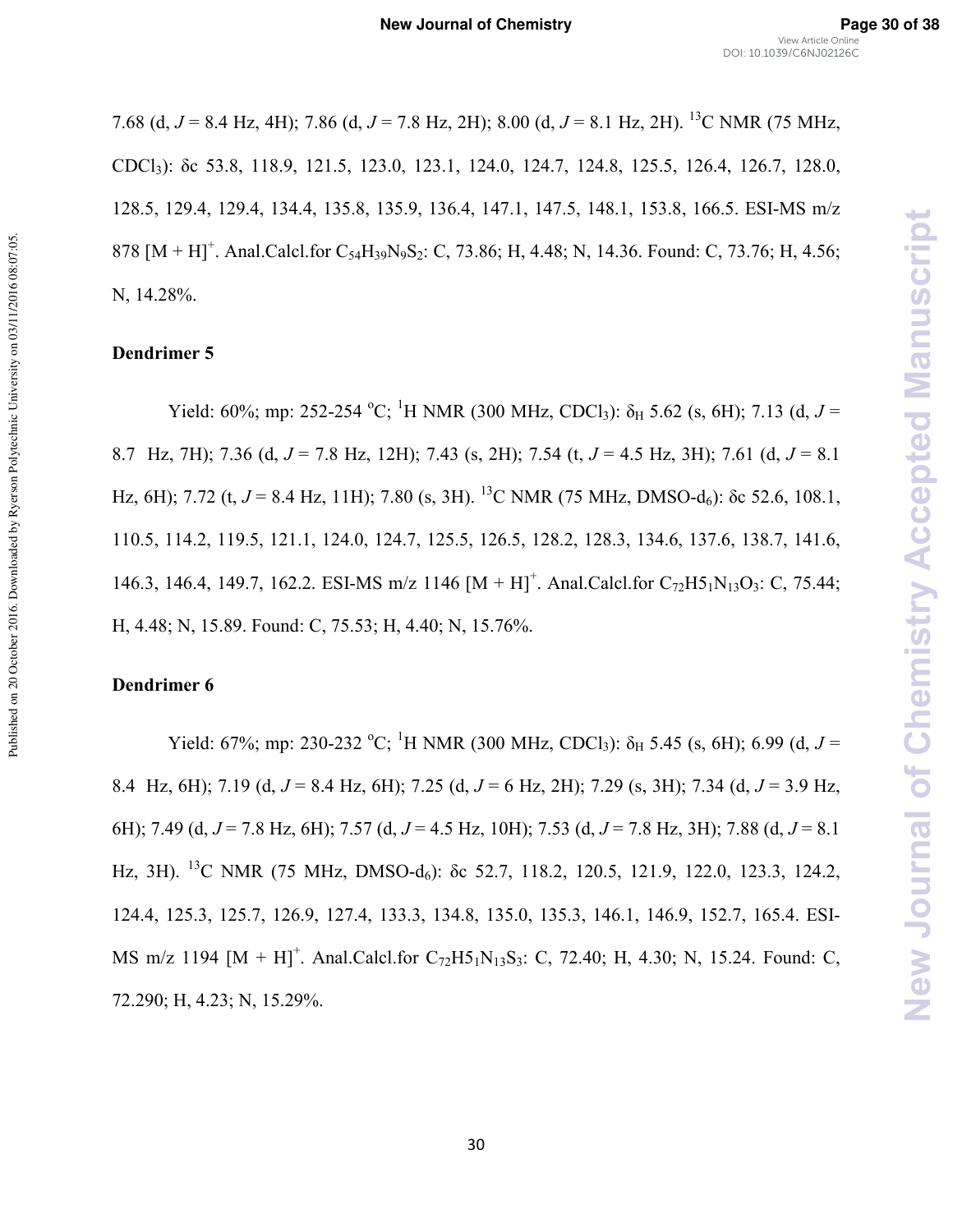## **General procedure for first generation dendrimers**

 A mixture of diyne **25** and triyne **26** (1.0 equiv.) and dendritic azide **19** and **20** (2.2 equiv.  $/3.3$  equiv.) was dissolved in a mixture of DMF and H<sub>2</sub>O  $(4:1; 20 \text{ mL})$  and sodium ascorbate (10) mol%) was added followed by the addition of  $CuSO<sub>4</sub>.5H<sub>2</sub>O$  (5 mol%). The reaction mixture was stirred for 24 h at room temperature. The reaction mixture was poured with water (200 mL) and dissolved in CHCl<sub>3</sub> (3 x 100 mL). The organic layer was separated and then washed with water (200 mL) and brine (50 mL), dried over  $Na<sub>2</sub>SO<sub>4</sub>$  and evaporated to give the corresponding dendrimers, which was purified by column chromatography  $(SiO<sub>2</sub>)$  using CHCl<sub>3</sub>: MeOH as the eluent.

#### **Dendrimer 3**

Yield: 58%; mp: 216-220 °C; <sup>1</sup>H NMR (300 MHz, DMSO-d<sub>6</sub>):  $\delta_H$  5.12 (s, 8H); 5.53 (s, 4H); 5.62 (s, 8H); 6.60 (s, 4H); 6.72 (s, 4H); 7.02 (d,*(* = 7.5 Hz, 6H); 7.34 (d, *(* = 7.8 Hz, 22H); 7.72 (m, 23H); 8.30 (s, 6H); 8.53 (s, 2H). <sup>13</sup>C NMR (75 MHz, CDCl3): δc 52.5, 61.5, 79.5, 101.0, 107.1, 114.2, 119.5, 121.0, 123.6, 124.2, 124.7, 124.8, 125.1, 125.5, 126.4, 128.2, 128.4, 129.5, 134.6, 137.4, 138.1, 138.7, 141.6, 142.7, 146.3, 146.5, 149.7, 159.3, 162.1. ESI-MS m/z 1881 [M  $+ H$ ]<sup>+</sup>. Anal.Calcl.for C<sub>112</sub>H<sub>85</sub>N<sub>23</sub>O<sub>8</sub>: C, 71.51; H, 4.55; N, 17.13. Found: C, 71.40; H, 4.63; N, 17.09%.

#### **Dendrimer 4**

Yield: 53%; mp: 220-222 °C; <sup>1</sup>H NMR (300 MHz, DMSO-d<sub>6</sub>):  $\delta_H$  3.90 (s, 8H); 4.31 (s, 4H); 4.39 (s, 8H); 5.38 (s, 4H); 5.50 (s, 2H); 5.80 (d, *(* = 7.8 Hz, 6H); 6.04 (d, *(* = 7.5 Hz, 2H); 6.11 (d,  $J = 7.8$  Hz, 9H); 6.18 (t,  $J = 7.5$  Hz, 5H); 6.26 (d,  $J = 7.8$  Hz, 5H); 6.38 (s, 6H); 6.52 (d, *(* = 7.8 Hz, 12H); 6.71 (d, *(* = 8.1 Hz, 4H); 6.82 (d, *(* = 7.8 Hz, 4H); 7.06 (s, 4H); 7.30 (s, 2H).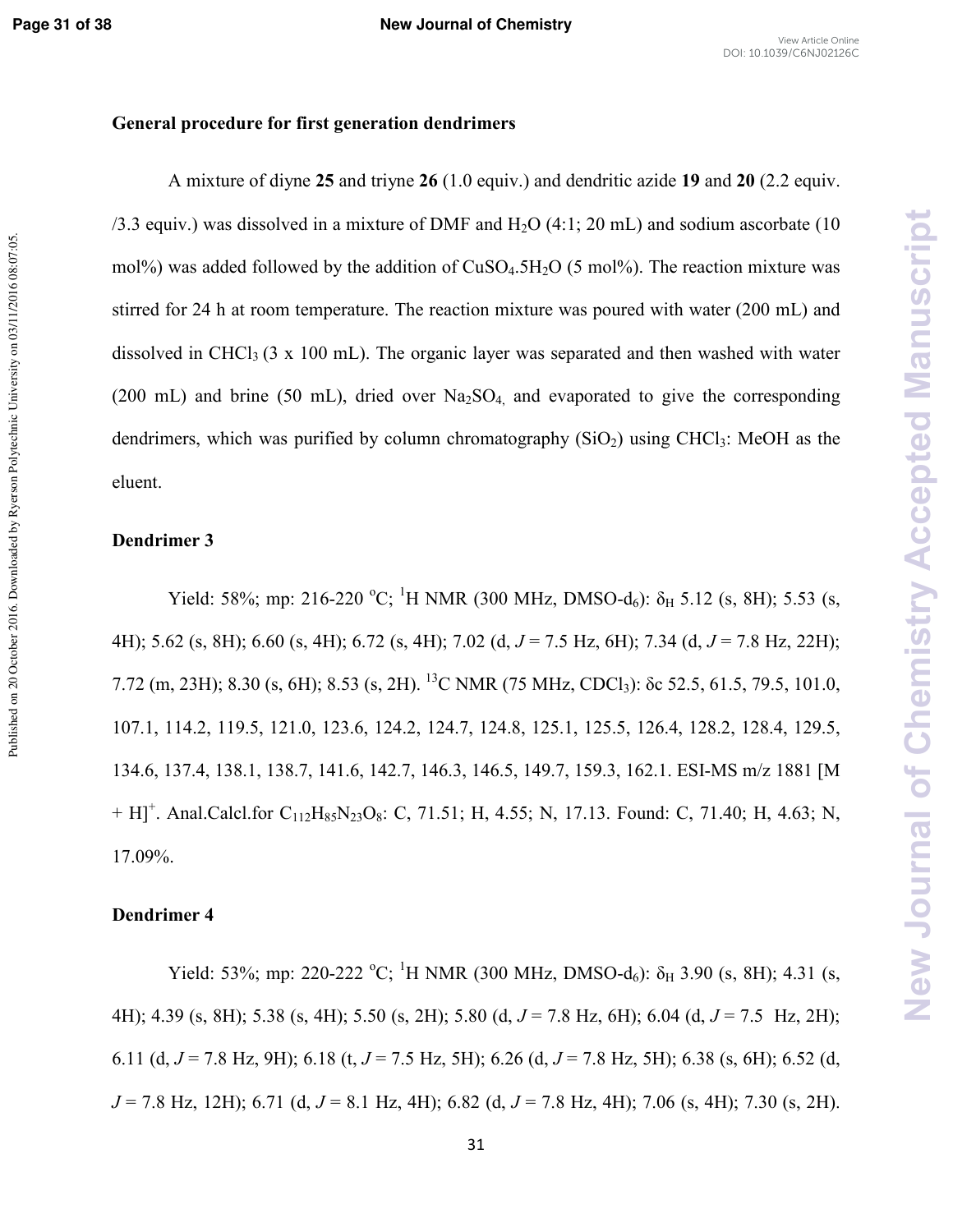<sup>13</sup>C NMR (75 MHz, DMSO-d<sub>6</sub>): δc 52.5, 52.9, 61.1, 101.1, 107.1, 121.0, 122.1, 122.2, 122.5, 123.6, 124.2, 124.7, 125.1, 125.4, 126.4, 126.5, 128.0, 128.4, 129.5, 134.0, 135.0, 136.6, 137.0, 138.1, 142.7, 146.3, 146.5, 146.7, 153.3, 159.3, 166.2. ESI-MS m/z 1967 [M + Na]<sup>+</sup>. Anal.Calcl.for C<sub>112</sub>H<sub>85</sub>N<sub>23</sub>O<sub>4</sub>S<sub>4</sub>: C, 69.15; H, 4.40; N, 16.56. Found: C, 69.27; H, 4.33; N, 15.64%.

#### **Dendrimer 7**

Yield: 55%; mp: 158-162 °C; <sup>1</sup>H NMR (300 MHz, DMSO-d<sub>6</sub>):  $\delta_H$  5.12 (s, 12H); 5.54 (s, 6H); 5.62 (s, 12H); 6.61 (s, 6H); 6.72 (s, 3H); 6.92 (d,*(* = 8.7 Hz, 2H); 7.06 (t, *(* = 8.4 Hz, 6H); 7.26 (d,*(* = 3.9 Hz, 3H); 7.34 (d, *(* = 7.8 Hz, 25H); 7.67 (m, 12H); 7.75 (m, 24H); 8.30 (s, 6H); 8.56 (s, 3H). <sup>13</sup>C NMR (75 MHz, DMSO-d<sub>6</sub>): δc 52.5, 61.1, 79.1, 101.0, 107.2, 110.5, 114.2, 119.5, 124.6, 124.8, 125.4, 126.4, 126.5, 128.2, 128.4, 130.2, 134.7, 137.4, 138.1, 138.6, 141.6, 142.7, 145.8, 146.2, 146.3, 149.7, 159.3, 162.1. ESI-MS m/z 2699 [M + H]<sup>+</sup>. Anal.Calcl.for  $C_{159}H_{120}N_{34}O_{12}$ : C, 70.16; H, 4.48; N, 17.65. Found: C, 70.06; H, 4.57; N, 17.56%.

#### **Dendrimer 8**

Yield: 50%; mp: 188-192 °C; <sup>1</sup>H NMR (300 MHz, DMSO-d<sub>6</sub>):  $\delta_H$  5.13 (s, 12H); 5.54 (s, 6H); 5.61 (s, 12H); 6.61 (s, 6H); 6.72 (s, 3H); 7.05 (d, *(* = 8.4 Hz, 6H); 7.32 (d, *(* = 8.1 Hz,12H); 7.39 (t,*(* = 7.8 Hz, 5H); 7.49 (t, *(* = 7.5 Hz, 6H); 7.59 (s, 10H); 7.74 (d, *(* = 8.1 Hz, 18H); 7.93  $(d, J = 8.1 \text{ Hz}, 6\text{H})$ ; 8.02  $(d, J = 7.8 \text{ Hz}, 6\text{H})$ ; 8.29  $(d, J = 4.5 \text{ Hz}, 9\text{H})$ ; 8.53  $(s, 3\text{H})$ . <sup>13</sup>C NMR (75 MHz, DMSO-d<sub>6</sub>): δc 52.5, 61.1, 79.0, 101.0, 107.2, 121.0, 122.0, 122.2, 122.5, 122.6, 124.0, 124.7, 125.4, 126.4, 128.0, 128.4, 129.3, 134.0, 135.0, 135.2, 136.6, 137.0, 138.1, 142.7, 146.3, 153.3, 159.3, 166.2. ESI-MS m/z 2817  $[M + Na]<sup>+</sup>$ . Anal.Calcl.for C<sub>159</sub>H<sub>120</sub>N<sub>34</sub>O<sub>6</sub>S<sub>6</sub>: C, 68.32; H, 4.33; N, 17.04. Found: C, 68.44; H, 4.27; N, 17.15%.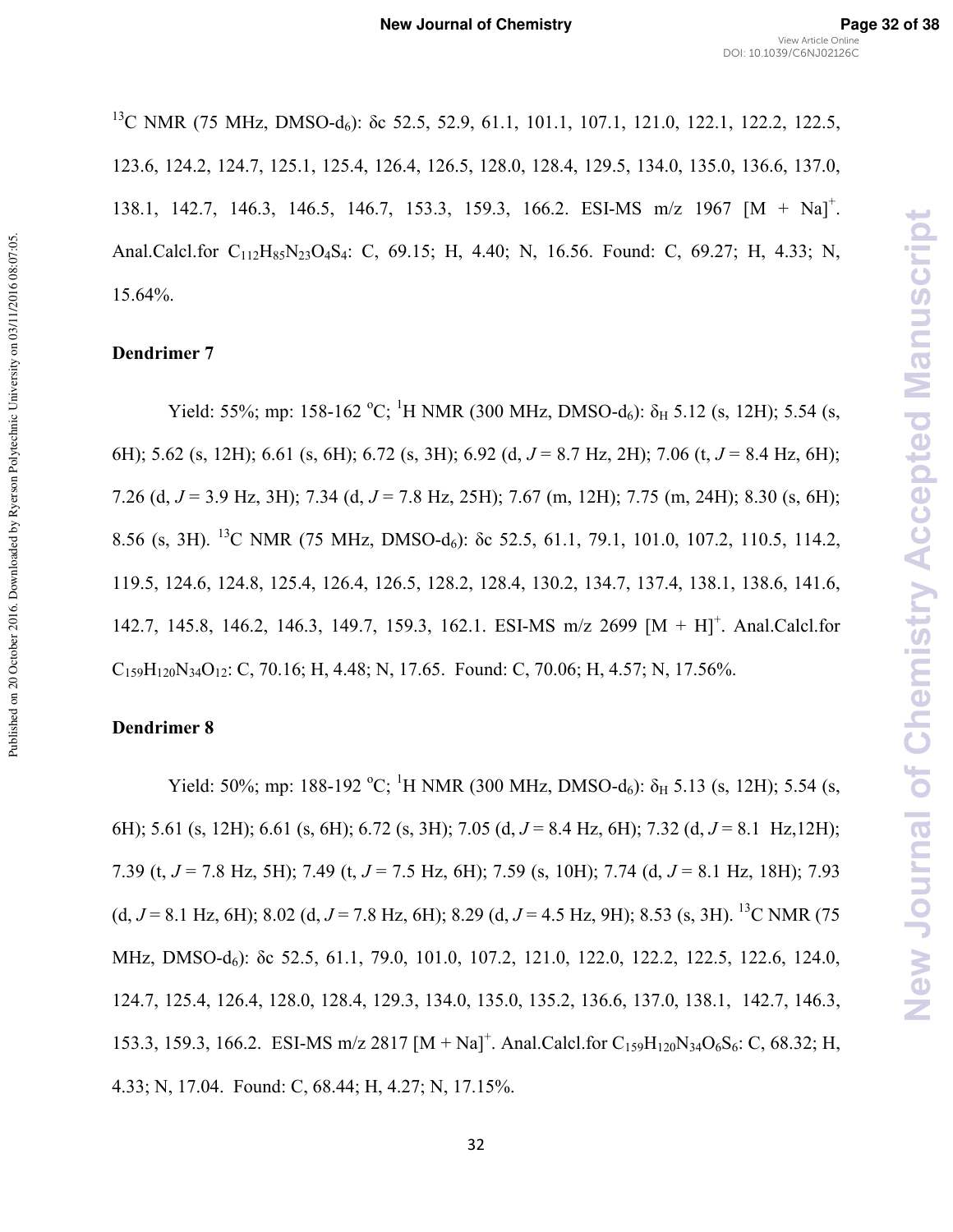**New Journal of Chemistry Accepted Manuscript** 

# **Acknowledgments**

The authors thank UGC, New Delhi, India, for financial support and DST-FIST for providing NMR facilities to the Department of Organic Chemistry, University of Madras, Chennai, India and Dr. V. Subramanian, Chemical laboratory, CSIR-CLRI, Chennai for molecular orbital calculations and High Performance Computing Environment (HPCE) facility at IIT Madras for DFT and DSSC measurements. KR thanks University of Madras for University Research Fellowship (URF).

# **References**

- 1. J. Yang, D. Yan, and T. S. Jones, *Chem. Rev.*, 2015, 115, 5570−5603.
- 2. S. R. Forrest and M. E. Thompson, *Chem. Rev.*, 2007, 107, 923-925.
- 3. S. -H. Hwang, C. N. Moorefield and G. R. Newkome, *Chem. Soc. Rev.*, 2008, 37, 2543-2557.
- 4. (a) E. Buhleier, W. Wehner and F. Vogtle, *Synthesis*, 1978, 2, 155-158. (b) C. J. Hawker, J. M. J. Frechet and D. A. Tomalia, John Wiley & Sons, Ltd, Chichester, 2001, 1\*1072. (c) C. J. Hawker and J.M. J. Frechet, *(%+%%) %* 1990, **112**, 7638\*7647. (d) G. R. Newkome, Z. Yao, G. R. Baker and V. K. Gupta, *J. Org. Chem.*, 1985, **50**, 2003-2004.
- 5. S. Svenson, *Eur. J. Pharm. Biopharm.*, 2009, 71, 445-462.
- 6. P. Rajakumar, V. Kalpana, S. Ganesan and P. Maruthamuthu, *'/(%*., 2013, **37**, 3692-3700.
- 7. V. Balzani, G. Bergamini, P. Ceroni and E. Marchi, *New J. Chem.*, 2011, 35, 1944-1954.
- 8. L. \*P. Wu, M. Ficker, J. B. Christensen, P. N. Trohopoulos, and S. M. Moghimi, *Bioconjugate Chem.,* 2015, **26**, 1198−1211.
- 9. E. Ay, S. Furukawa and E. Nakamura, *Org. Chem. Front.*, 2014, 1, 988–991.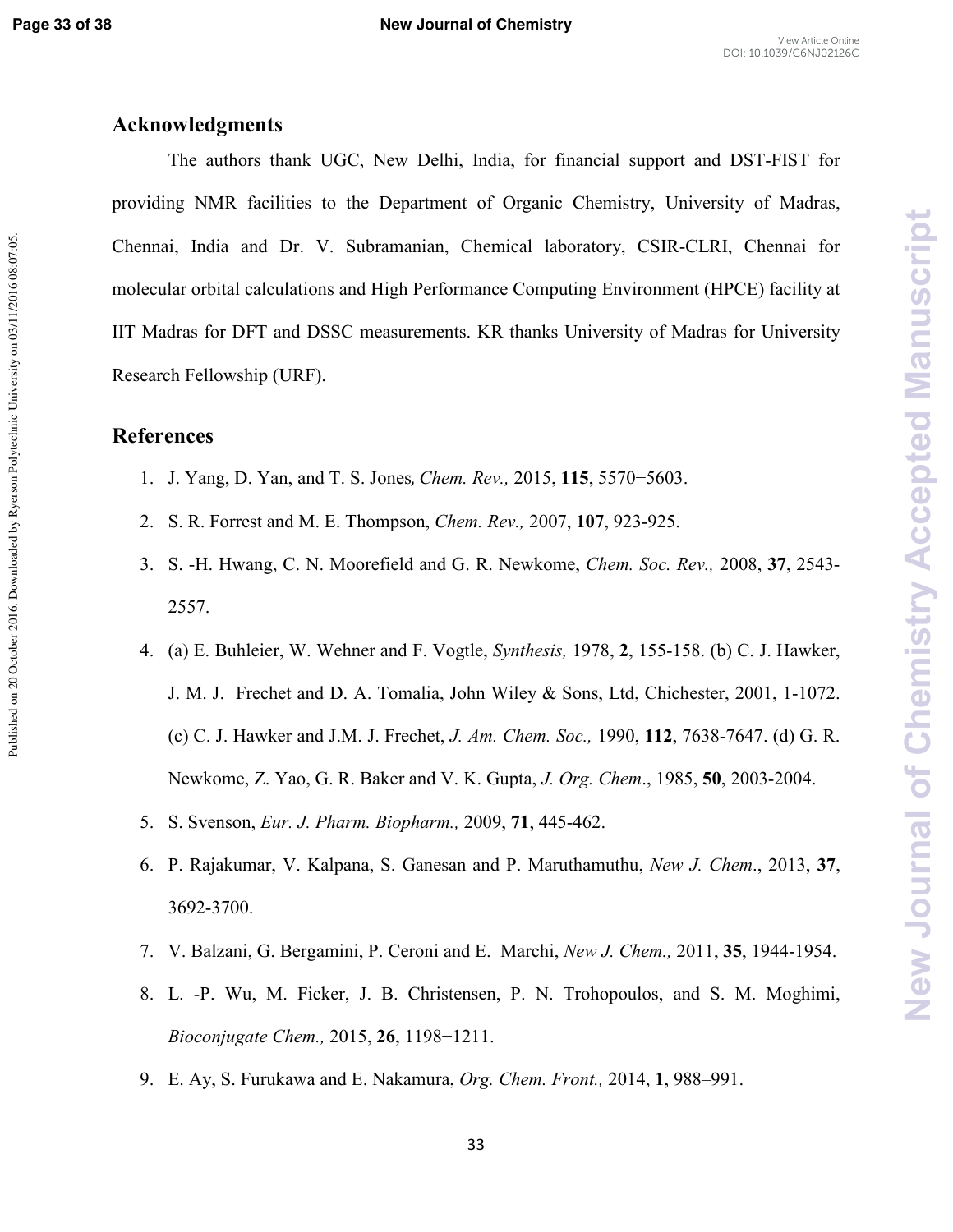- 10. (a) R. Misra, R. Maragani, K. R. Patel and G. D. Sharma, RSC Adv., 2014, **4**, 34904\* 34911. (b) W. Xu, B. Peng, J. Chen, M. Liang and F. Cai, *(%-%%* 2008, **112**, 874-880. (c) Y. Liang, B. Peng and J. Chen, *J. Phys. Chem. C*, 2010, 114, 10992-10998.
- 11. (a) T. –T. Bui, L. Beouch, X. Sallenave, F. Goubard, Tetrahedron Letters, 2013, **54**, 4277\*4280. (b) Y. Shirota, *(%-%*., 2005, **15**, 75\*93.
- 12. T. Shoji, S. Ito, T. Okujima and N. Morita, *Org. Biomol. Chem.*, 2012, 10, 8308-8318.
- 13. (a) E. Ripaud, Y. Olivier, P. Leriche, J. Cornil and J. Roncali, *(%-%%.* 2011, **115,** 9379-9386. (b) C. Fan, X. Wang, P. Ding, J. Wang, Z. Liang and X. Tao, *Dyes Pigment., 2012, 95, 757-767.*
- 14. (a) Z. Wu, X. Li, J. Li, H. Agren, J. Hua and H. Tian, *J. Mater. Chem. A*, 2015, 3, 14325-14333. (b) A. N. \*Król, R. Wagener, F. Kraus, A. Mishra, P. Bäuerle and F. Würthner, *%%1 %***2016**, DOI: 10.1039/c6qo00046k.
- 15. H. Kusama, H. Orita and H. Sugihara, *Langmuir*, 2008, 24, 4411-4419.
- 16. B. O'Regan and M. Gratzel, *Nature*, 1991, 353, 737-740.

Published on 20 October 2016. Downloaded by Ryerson Polytechnic University on 03/11/2016 08:07:05

- 17. (a) V. Kalpana, K. Rajavelu and P. Rajakumar, *Aust. J. Chem.*, 2015, **68**, 93-98. (b) P. Rajakumar and V. Kalpana, RSC Adv., 2014, **4**, 3782\*3788.
- 18. (a) C. A. Mathis, Y. Wang, D. P. Holt, G. F. Huang, M. L. Debnath and W. E. Klunk, *(% Med. Chem.,* 2003, 46, 2740-2754. (b) I. Hutchinson, A. S. Jenninga, B. R. Vishnuvajjala, A. D. Westwell and M. F. G. Stevens, *(%%%* 2002, **45**, 744\*747. (c) R. Caujolle, P. Loiseau, M. Payard and P. Gayral, *Ann. Pharm. Fr.*, 1989, 47, 68-73. (d) K. Yamamoto, M. Fujita, K. Tabashi, Y. Kawashima, E. Kato, M. Oya, J. Iso and T. Iwao, *J. Med. Chem.*, 1998, 31, 919-930. (e) H. Yoshida, R. Nakao, H. Nohta and M.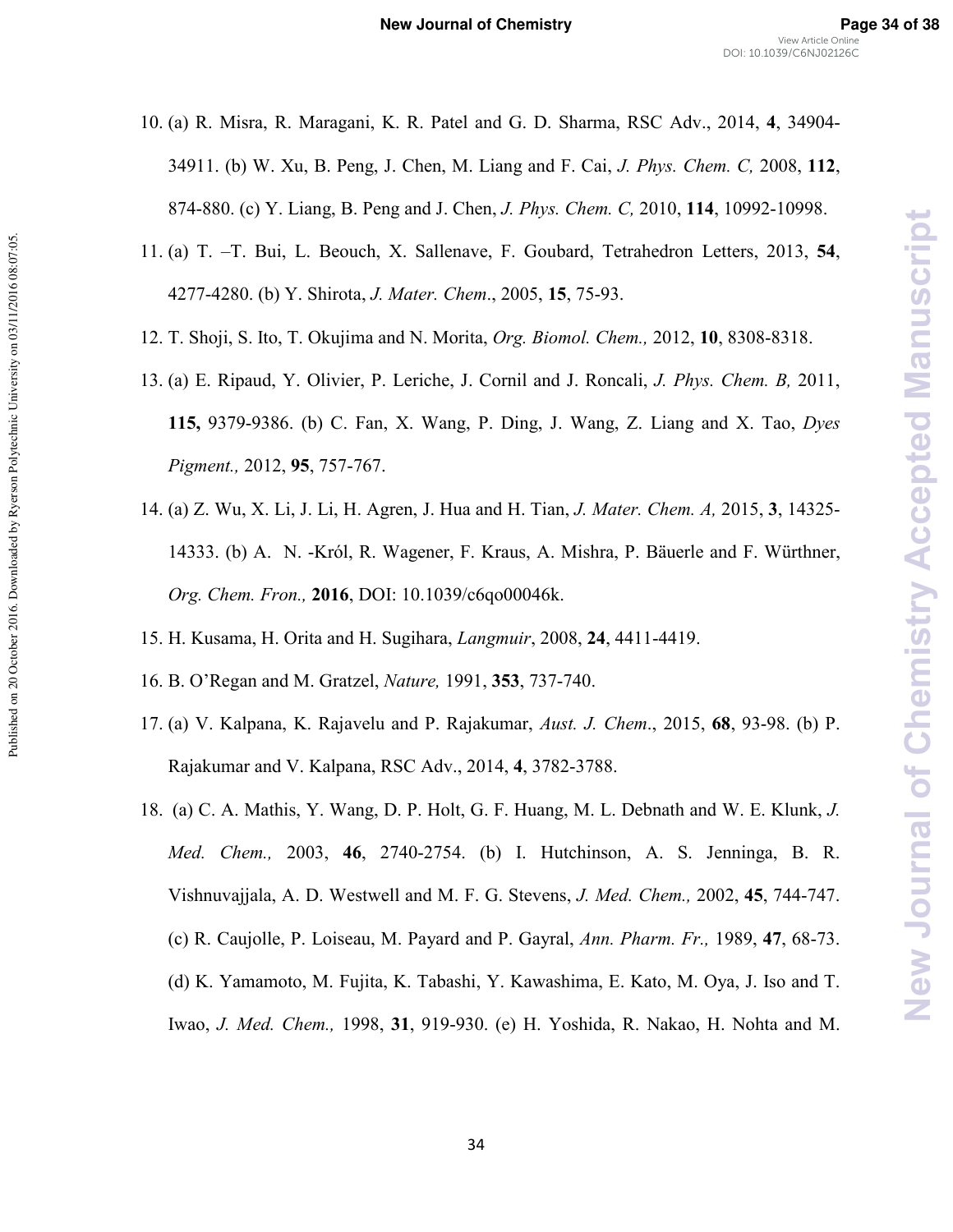New Journal of Chemistry Accepted Manuscript

Yamaguchi, *Dyes Pigments*, 2000, 47, 239-245. (f) I. Petkov, T. Deligeorgiev, P. Markov, M. Evstatiev and S. Fakirov, *Polym. Degrad. Stab.*, 1991, 33, 53-66.

- 19. (a) P. Rajakumar, V. Kalpana, S. Ganesan and P. Maruthamuthu, Tetrahedron Lett., 2011, **52,** 5812\*5816. (b) P. Rajakumar, C. Satheeshkumar, M. Ravivarma, S. Ganesan and P. Maruthamuthu, *J. Mater. Chem. A*, 2013, 1, 13941-13948.
- 20. S. Raja, C. Satheeshkumar, P. Rajakumar, S. Ganesan and P. Maruthamuthu, *J. Mater*. *Chem.*, 2011, 21, 7700-7704.
- 21. P. Rajakumar, K. Visalakshi, S. Ganesan. P. Maruthamuthu and S. Austin suthanthiraraj, *Aust. J. Chem.*, 2011, 64, 951-956.
- 22. F. A. S. Chipem, S. Chatterjee and G. Krishnamoorthy, *Journal of Photochemistry and Photobiology A: Chemistry, 2010, 214, 121-127.*
- 23. M. Mba, M. D'Acunzo, P. Salice, T. Carofiglio, M. Maggini, S. Caramori, A. Campana, A. Aliprandi, R. Argazzi, S. Carli and C. A. Bignozzi, *J. Phys. Chem. C.* 2013, **117**, 19885-19896.
- 24. T. A. Fayed and S. S. Ali, *SPECTROSCOPY LETTERS*, 2003, **36**, 375-386.
- 25. S. K. Saha, P. Purkayastha and A. B. Das, *(%- %- " %+3%* 2008, **195,** 368-377.
- 26. T. H. Kwon, M. K. Kim, J. Kwon, T. Y. Shin, S. J. Park, C. L. Lee, J. J. Kim and J. I. Hong, *Chem. Mater.*, 2007, **19**, 3673-3680.
- 27. M. -H. Tremblay, T. Skalski, Y. Gautier, G. Pianezzola and W. G. Skene, *J. Phys. Chem.* C, 2016, 120, 9081-9087.
- 28. K. Onitsuka, N. Ohara, F. Takei and S. Takahashi, *Dalton Trans.*, 2006, 3693-3698.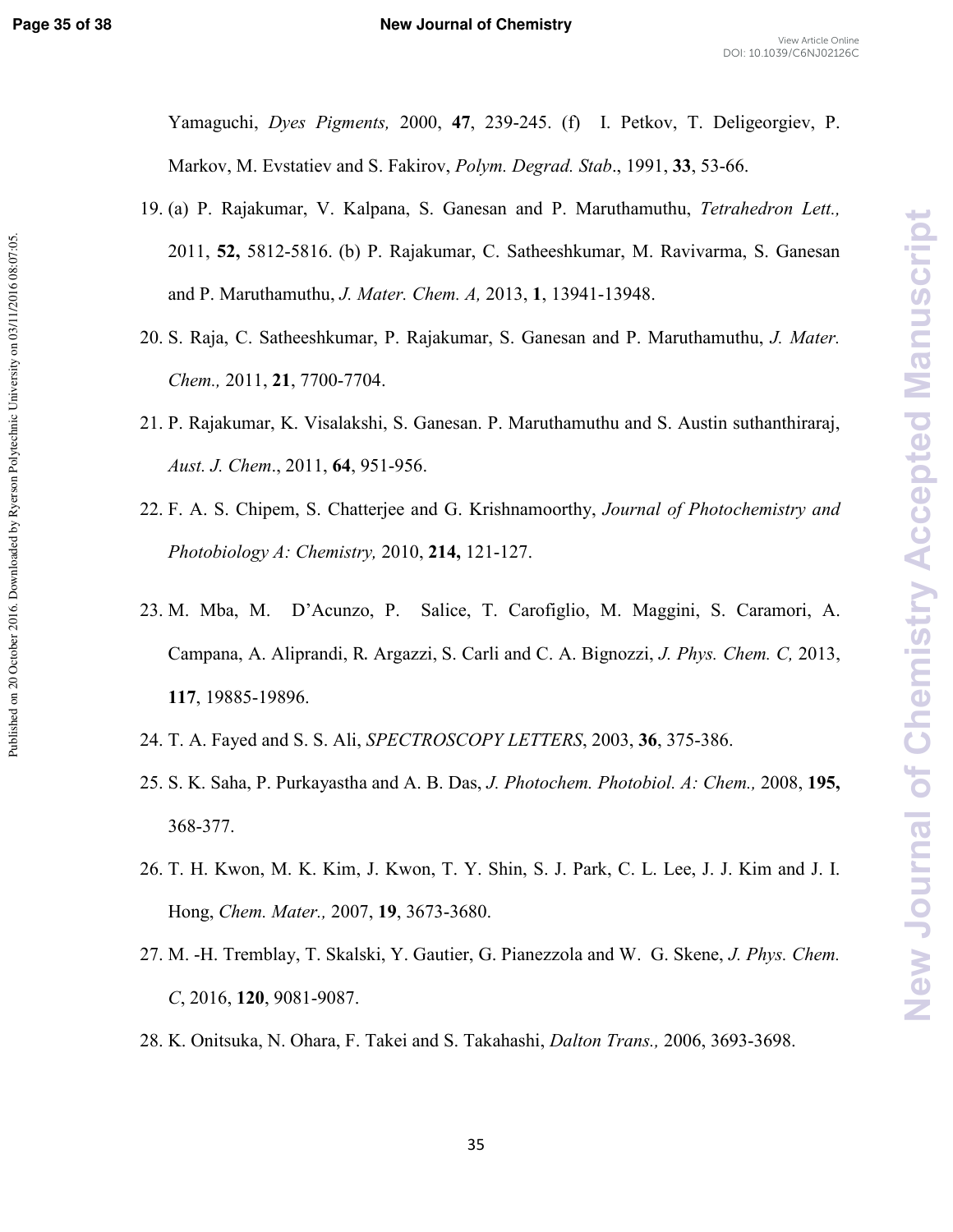- 29. (a) A.D. Becke, *J. Chem. Phys.*, 1993, **98.** 5648-5652. (b) C. Lee, W. Yang and R.G. Parr, *Phys. Rev. B*, 1988, 37, 785-789.
- 30. (a) T. Duan, K. Fan, Y. Fu, C. Zhong, X. Chen, T. Peng and J. Qin, *Dyes and Pigments*, 2012, **94,** 28\*33. (b) P. Brogdon, L. E. McNamara, A. Peddapuram, N. I. Hammer, J. H. Delcamp, *Synthetic Met.*, **2016**, DOI: 10.1016/j.synthmet.2016.03.031.
- 31. B. -K. An, R. Mulherin, B. Langley, P. Burn and P. Meredith, *Organic Electronics*, 2009, 10, 1356-1363.
- 32. T. Sudyoadsuk, S. Pansay, S. Morada, R. Rattanawan, S. Namuangruk, T. Kaewin, S. Jungsuttiwong and V. Promarak, *Eur. J. Org. Chem.*, **2013**, 5051–5063.
- 33. Y. J. Chang, P. \*T. Chou, S. \*Y. Lin, M. Watanabe, Z.\*Q. Liu, J. –L. Lin, K. –Y. Chen, S. -S. Sun, C. -Y. Liu, and T. J. Chow, *Chem. Asian J.* 2012, 7, 572-581.

Published on 20 October 2016. Downloaded by Ryerson Polytechnic University on 03/11/2016 08:07:05

- 34. S. A. Ponomarenko, Y. N. Luponosov, J. Min, A. N. Solodukhin, N. M. Surin, M. A. Shcherbina, S. N. Chvalun, T. Americ and C. Brabec, *Faraday Discuss.*, 2014, 174, 313-339.
- 35. (a) P. Thongkasee, A. Thangthong, N. Janthasing, T. Sudyoadsuk, S. Namuangruk, T. Keawin, S. Jungsuttiwong and V. Promarak, ACS Appl. Mater. Interfaces, 2014, 6, 8212-8222. (b) W. \*I. Hung, Y. \*Y. Liao, C. \*Y. Hsu, H. \*H. Chou, T.\*H. Lee, W. \*S. Kao and J. T. Lin, *Chem. Asian J.* 2014, 9, 357-366. (c) Y. Ooyama, K. Uenaka and J. Ohshita, *Org. Chem. Front., 2015, 2, 552–559.*
- 36. C. Sakong, S. H. Kim, S. B. Yuk, J. W. Namgoong, S. W. Park, M. J. Ko, D. H. Kim, K. S. Hong, and J. P. Kim, *Chem. Asian J.* 2012, 7, 1817-1826. b) N. Satoh, T. Nakashima and K. Yamamoto, *J. Am. Chem. Soc.*, 2005, 127, 13030-13038.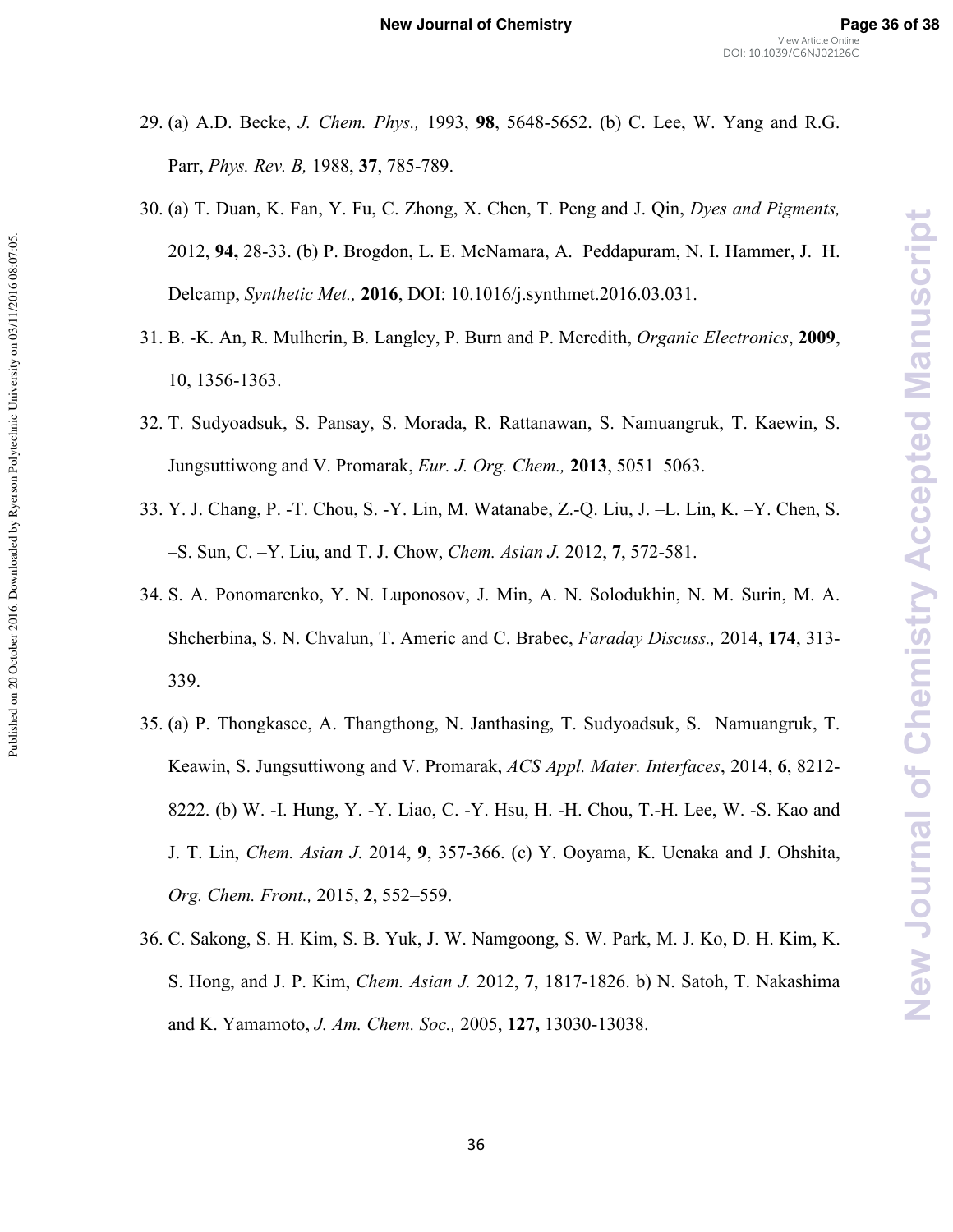Published on 20 October 2016. Downloaded by Ryerson Polytechnic University on 03/11/2016 08:07:05

- 37. (a) T. N. Murakami, N. Koumura, E. Yoshida, T. Funaki, S. Takano, M. Kimura and S. Mori, *Langmuir*, 2016, 32, 1178-1183. (b) S. Mathew, A. Yella, P. Gao, R. H. -Baker, B. F. E. Curchod, N. A. \*Astani, I. Tavernelli, U. Rothlisberger, M. Khaja Nazeeruddin and Michael Gratzel, nature chemistry, 2014, DOI: 10.1038/NCHEM.1861.
- 38. (a) A. Burke, S. Ito, H. Snaith, U. Bach, J. Kwiatkowski and M. Grätzel, *Nano Lett.*, 2008, **8**, 977-981.
- 39. (a) A. N.-Krol, B. Fimmel, M. Son, D. Kim and F. Wurthner, *Faraday Discuss.*, 2015, *185*, 507-525.
- 40. H. Tian, X. Yang, R. Chen, R. Zhang, A. Hagfeldt and L. Sun, *(%-%%* 2008, **112**, 11023-11033.
- 41. T. Pongsathorn, T. Amonrat, J. Nittaya, S. Taweesak, N. Supawadee, K. Tinnagon, J. Siriporn, and P. Vinich, *ACS Appl. Mater. Interfaces*, **2014**, 6, 8212-8222.
- 42. M. Cheng, X. Yang, J. Li, C. Chen, J. Zhao, Y. Wang and L. Sun, *Chem.-Eur. J.*, 2012, 18, 16196-16202.
- 43. B. Hosseinzadeh, A. S. Beni, M. Azari, M. Zarandi and M. Karami, *New J. Chem.*, 2016, 40, 8371-8381.
- 44. M. Cheng, X. Yang, J. Li, C. Chen, J. Zhao, Y. Wang, and L. Sun, *Chem. Eur. J.* 2012, 18, 16196-16202.
- 45. S. P. Singh, M. S. Roy, K. R. Justin Thomas, S. Balaiah, K. Bhanuprakash and G. D. Sharma, *J. Phys. Chem. C*, 2012, 116, 5941-5950.
- 46. A. Henning, G. Günzburger, R. Jöhr, Y. Rosenwaks, B. B. \*Weber, C. E. Housecroft, E. C. Constable, E. Meyer and T. Glatzel, *Beilstein J. Nanotechnol.*, 2013, 4, 418–428.